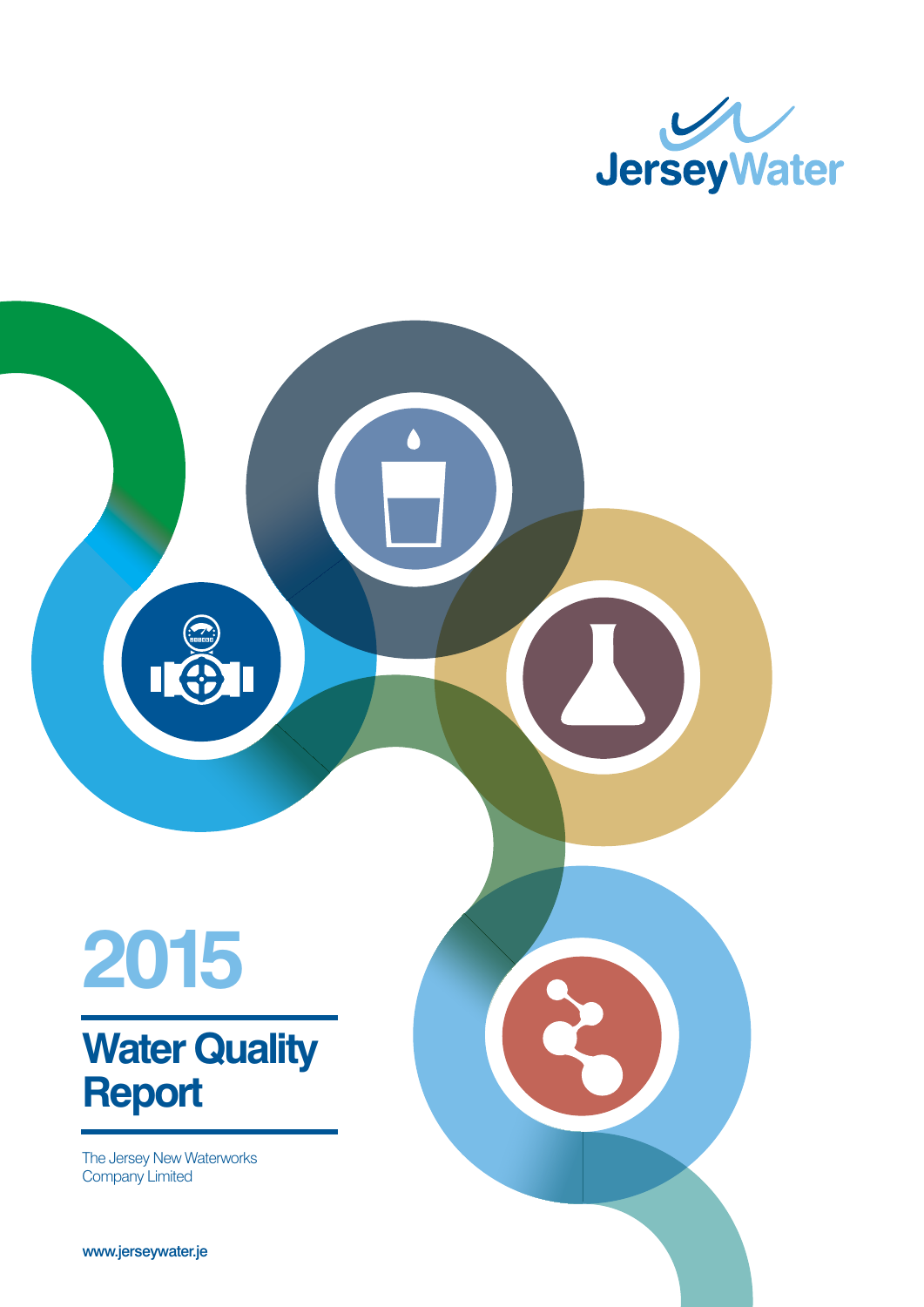

| <b>Executive summary</b>                                                             | page 02 |
|--------------------------------------------------------------------------------------|---------|
| Supply points and supply zone regulatory results                                     | page 04 |
| Consumer contacts and enquiries                                                      | page 05 |
| Raw water quality                                                                    | page 06 |
| Understanding test results                                                           | page 07 |
| Appendix 1 - 2015 treatment works & service reservoir performance - check monitoring | page 08 |
| Appendix 2 - 2015 treatment works & service reservoir performance - audit monitoring | page 10 |
| Appendix 3 - 2015 water quality in the distribution system - check monitoring        | page 15 |
| Appendix 4 - 2015 water quality in the distribution system - audit monitoring        | page 17 |

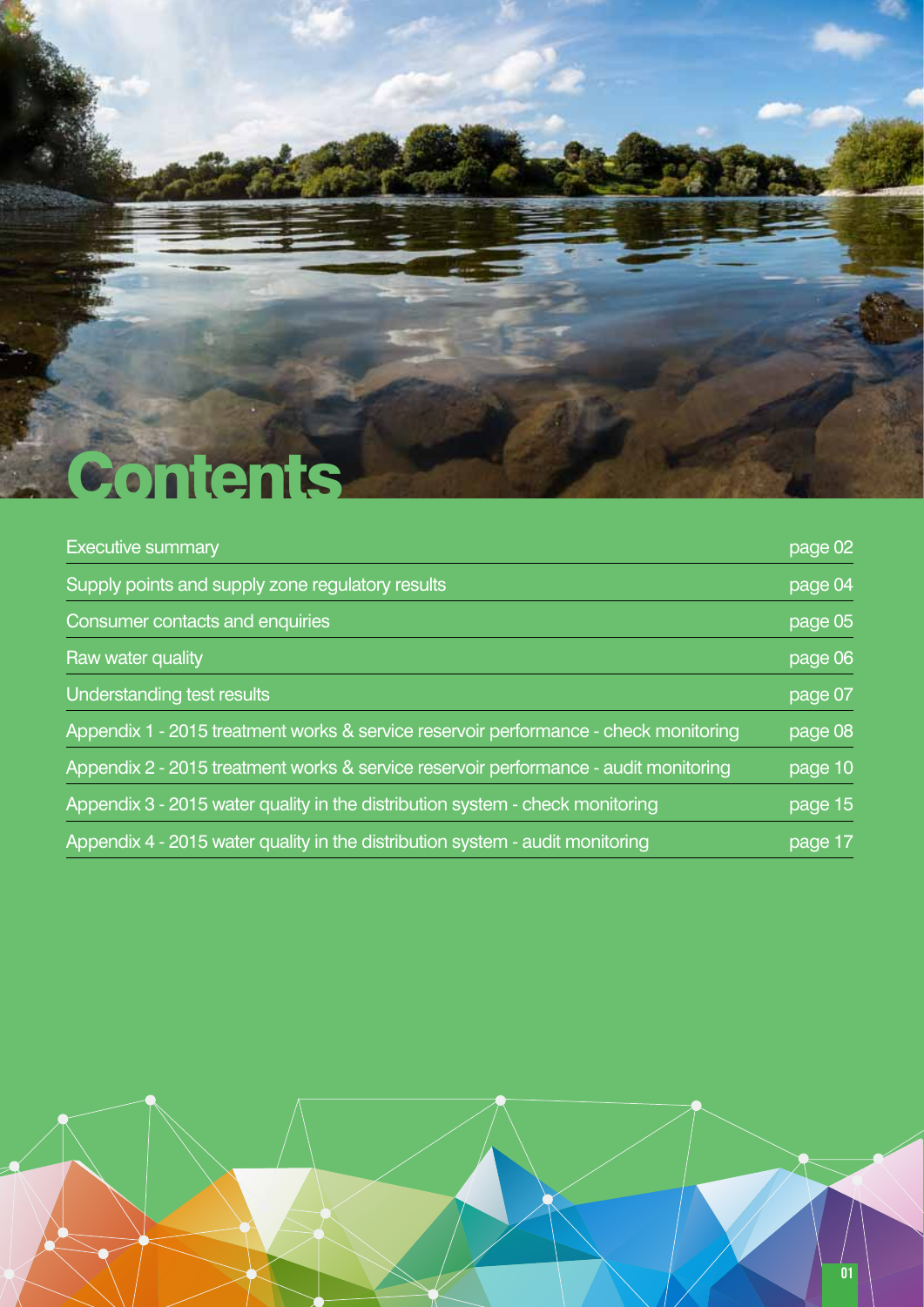# Executive summary

The quality of water supplied by the Company in 2015 was of a very high standard with an overall compliance rate of 99.99% with water quality requirements of the Water (Jersey) Law 1972 (2014: 99.99%). During 2015, the company carried out 14,246 regulatory analyses of treated water. Of these, just two were outside their respective regulatory parameter but posed no threat to health.

The bacteriological compliance of water leaving the treatment works was 100% (2014: 100%) and there were no instances of herbicides or pesticides exceeding regulatory limits in the treated water supplied.

During 2015, the maximum concentration of nitrates detected in treated water was 42.8mg/l; below the regulatory limit of 50mg/l and lower than the 2014 maximum of 46.9mg/l. The reduction in the maximum concentration was made possible by the careful dilution and blending of water resources and having a sufficient capacity of low nitrate water in store at the start of the year to enable concentrations in the treated water supply to be managed.

Whilst there have been two consecutive years where full compliance of nitrate limits in potable water has been achieved, the underlying problem is far from resolved. Nitrate pollution of stream water remained persistently high with the average concentration peaking at 65.7mg/l during March 2015.

During 2015, the Nitrate Working Group (comprising representatives from Jersey Water, the Environment Department, the Public Health Department, the Jersey Farmers Union, the Farming Community and the Royal Jersey Agricultural & Horticultural Society) concluded its work on identifying ways in which the nitrates pollution in Jersey could be reduced. The group made a number of recommendations that are to be taken forward by the States of Jersey under the Rural Economy Strategy and the Water Management Plan for Jersey (both due for publication during 2016). Given the significant impact that nitrate pollution has on water quality in the Island, it is vitally

important that sufficient funding and resources are secured to implement the proposed measures to bring this long running issue to a close.

Jersey Water has dispensations for nitrates under the Water (Jersey) Law 1972, which allows for a maximum concentration of 65mg/l and places additional restrictions on the number of samples exceeding the 50mg/l limit. The dispensation expires on 31 December 2016. Discussions are underway with the Environment Department regarding the potential for renewal of the dispensations for a further period pending the introduction and success of the measures referred to above.

During 2015, the company detected pesticides in raw water sources at concentrations exceeding the regulatory limit of 0.1ug/l on 14 instances (2014:15).

> "The bacteriological compliance of water leaving the treatment works was 100%."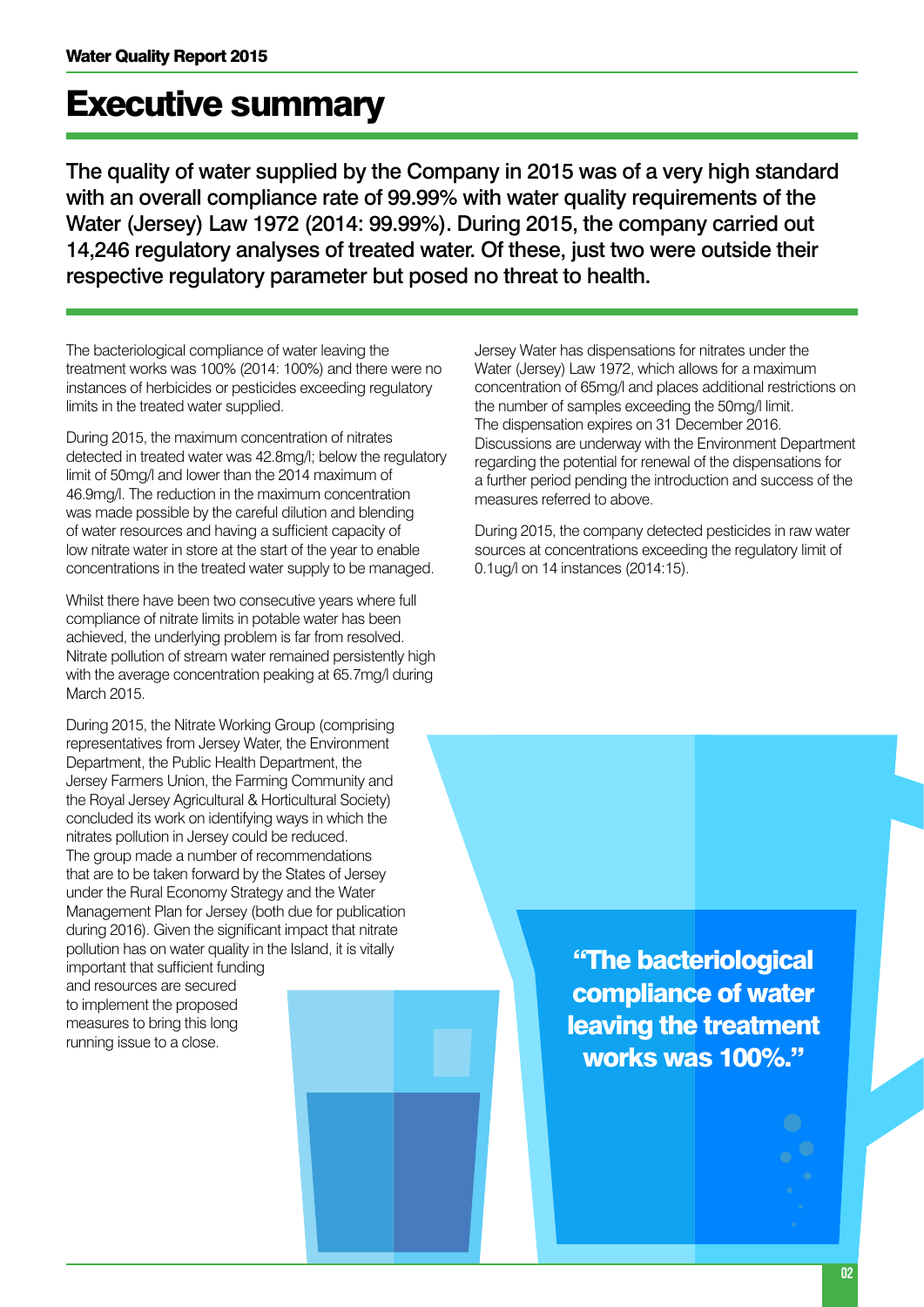### Executive summary

During the year, Jersey Water installed treatment processes at both water treatment works to help manage the risks to water quality arising from the historic use of lead in supply pipes and private pipework in customer properties. This follows a reduction in the limits for lead concentrations in supply from 25µg/l to 10µg/l. Jersey Water will continue to replace lead communication pipes whenever water mains are renewed and the company will also replace lead communication pipes free of charge at the request of the customer, if the customer has or is in the process of removing lead pipework from their side of the stop tap.

Following on from the commissioning of the ultraviolet (UV) treatment plant at Handois Water Treatment Works in 2014, the plant at Augrès Water Treatment Works was commissioned in April 2015. UV treatment forms an integral part of the multi-stage water treatment and disinfection process to protect against organisms including pathogens and cryptosporidium.

During 2015, there were 131 water quality contacts (2014: 143) from customers relating to concerns about the quality of water supplied and 27 contacts (2014: 23) requesting information. Over 60% of contacts related to incidences of discoloured water which, whilst aesthetically displeasing, presents no risk to health.

Discoloured water generally occurs when rust sediments from unlined cast iron and galvanised water mains are disturbed as a result of planned works or bursts. The primary purpose of the Company's mains renewal programme is the replacement of pipework that causes these problems.

In 2015, the Company Water Regulations Enforcement Officer undertook 483 inspections (2014: 515) of new and existing plumbing installations to assess and advise on compliance with the Water Fittings Byelaws. During 2015, a total of 27 rectification notices were issued (2014: 33).

#### 2016 Update

Subsequent to the year end the company changed its analyst laboratory which resulted in the inclusion, for the first time, of Oxadixyl within the suite of pesticides that the Company analyses for. Results indicate the presence of Oxadixyl in water resources across the Island in concentrations of up to 0.536ug/l. Readings taken at the treatment works indicate that concentrations reached a maximum of 0.1008ug/l at Handois Water Treatment Works; just over the regulatory limit of 0.1ug/l and presenting no risk to health. In addition to the presence of Oxadixyl, the company has also identified the presence of 5 other pesticides in raw water sources since the beginning of the year.

The company continues to manage the quality of the treated water supply through the careful selection and blending of water resources to ensure compliance with the 0.1ug/l regulatory limit.

The small size of the water catchments in Jersey and the intensity of farming and other activities within those catchments means that water resources in Jersey are vulnerable to persistent diffuse and point source pollution from nitrates and pesticides. The existence of fertilisers and pesticides in any quantity in water resources presents the company with serious operational constraints in its ability to supply consistently high quality water in the normal, cost effective manner. Treatment solutions for pesticides and the removal of nitrates are costly and technically challenging. Instead, efforts should be focussed on effective catchment management measures. For many years the company has advocated the implementation of such measures to better control the activities that contribute to pollution. We believe that the time has now come for a fresh look at the way water resources are protected to ensure that the needs of all stakeholders are satisfied. We therefore welcome the recent pledge by the Minister for Planning and Environment to introduce measures to help resolve the situation.

Helier Smith Chief Executive

" In 2015, the Company Water Regulations Enforcement Officer undertook 48 inspections."

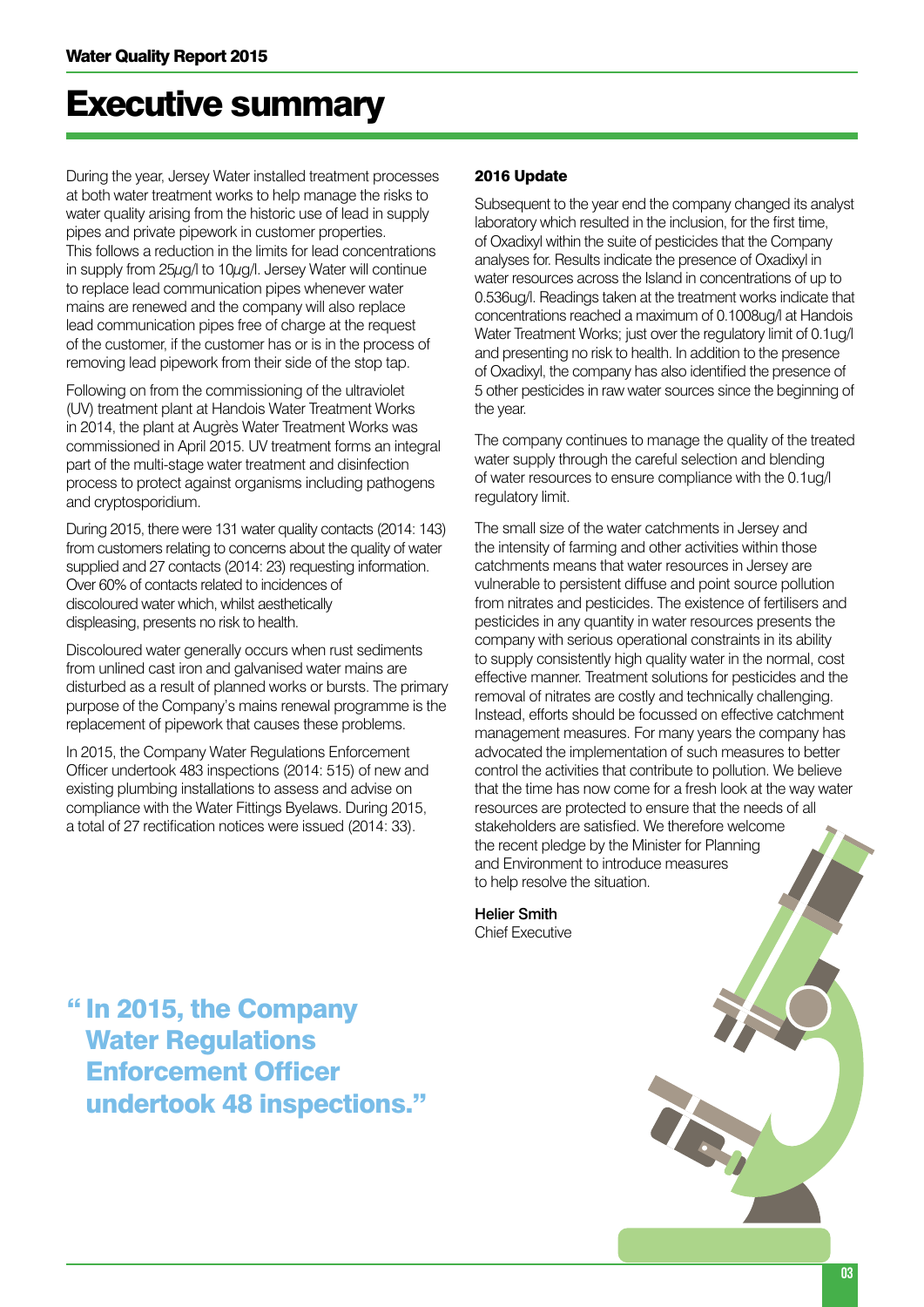# Supply points and supply zone regulatory results

Jersey Water adopts a risk based water quality monitoring programme, consistent with other water suppliers in Europe and elsewhere. This approach is consistent with the Company's Water Safety Plan, where potential risks are evaluated and water quality testing is designed to help manage those risks.

We examine samples from supply points (comprising our two treatment works and three service reservoirs) and the supply zone (distribution network) for compliance purposes at regular intervals throughout the year.

The company is required to undertake two kinds of regulatory water quality monitoring - check and audit monitoring.

Check monitoring is more frequent and is designed to ensure the treatment works are operating as expected and that the water in distribution is suitable for supply. Audit monitoring is performed less frequently and is designed to test the quality of the water supplied against the full requirements of the Water (Jersey) Law 1972.

#### Overall compliance

Water quality in 2015 was high with only two noncompliant regulatory analyses identified out of 14,246 analyses taken for compliance purposes. Neither presented any risk to human health. Overall water quality compliance for 2015 was 99.99%, in line with the result for 2014 where a compliance rate of 99.99% was recorded following one instance of non-compliance.

#### Treatment works and service reservoir performance (supply points)



The company samples water leaving the treatment works to ensure that it complies with regulatory parameters before it enters the mains network. During 2015, the company took 2180 samples throughout the year and tested them against 80 physical, bacteriological and chemical parameters. All samples were compliant with regulatory limits, an improvement on 2014 where one sample was outside the of permitted range.

Detailed supply point results are set out in Appendix 1 and 2.

#### Water quality in the distribution system (supply zone)

Sampling of water throughout the distribution network is undertaken in accordance with a risk assessed programme to ensure the water we supply meets physical, bacteriological and chemical standards. During 2015, 438 water samples were taken from all parts of the distribution system and analysed against 84 physical, bacteriological and chemical parameters. Two analyses were identified where concentrations were in excess of the regulatory parameter as detailed below. Neither presented any risk to health.

| <b>Parameter</b> | <b>Date</b> | <b>Analysis type</b> | <b>Concentration</b><br>recorded | <b>Regulatory</b><br><b>limit</b> | <b>Note</b>                                                                                                                            |
|------------------|-------------|----------------------|----------------------------------|-----------------------------------|----------------------------------------------------------------------------------------------------------------------------------------|
| <b>Iron</b>      | 16/02/15    | Check analysis       | $339\mu$ g Fe/I                  | $200\mu$ g Fe/I                   | The standard has been set for<br>aesthetic reasons as levels<br>persistently above the standard<br>can give rise to discoloured water. |
| Lead             | 01/06/15    | Audit analysis       | $10.90\mu$ g Pb/I                | $10\mu$ g Pb/I                    | Investigations into this breach<br>found that a brass fitting at the<br>sample point was responsible for<br>leaching out some lead.    |

Detailed supply zone results are set out in Appendix 3 and 4.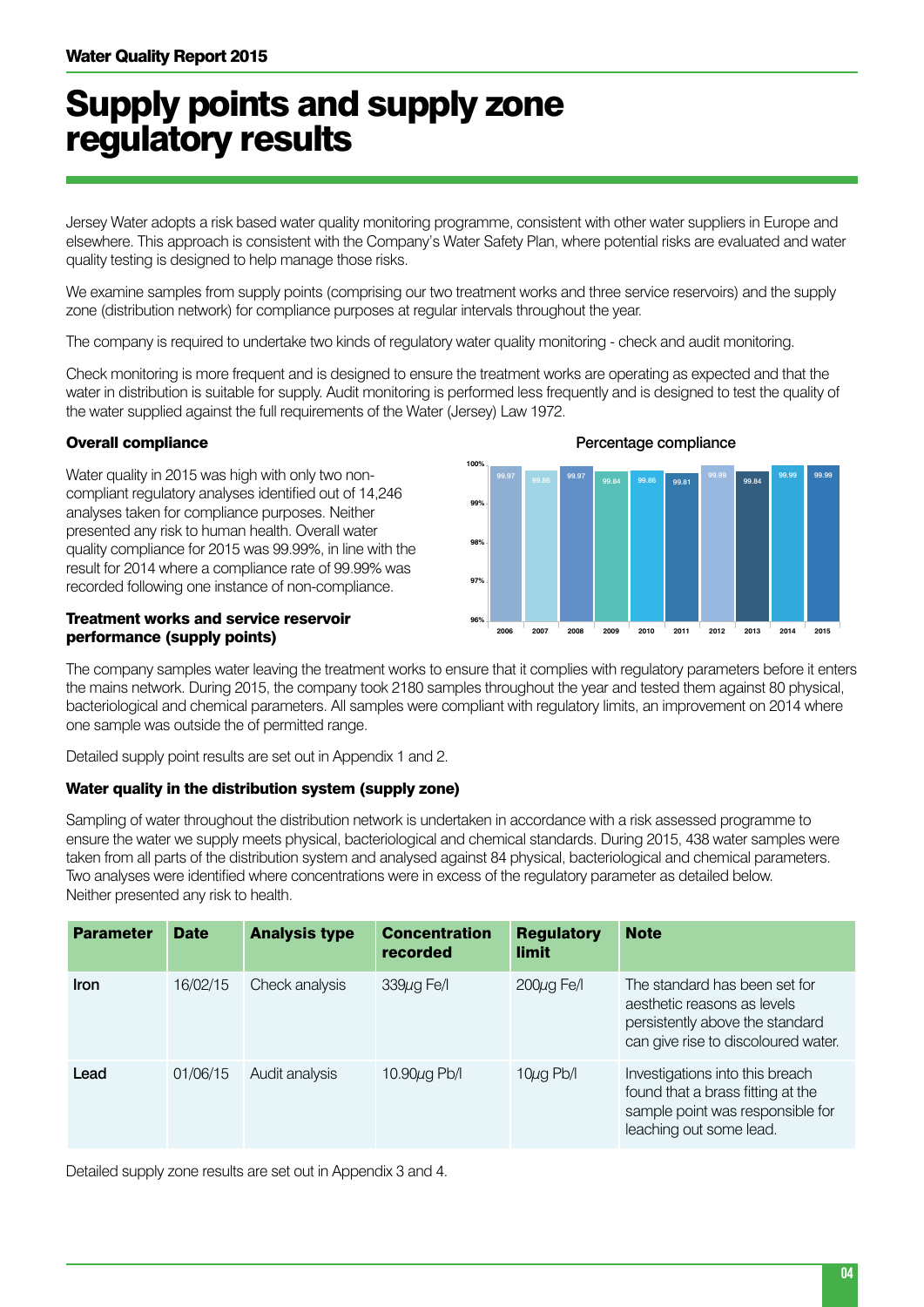### Consumer contacts and enquiries

In 2014 Jersey Water adopted the method used by the England and Wales water companies for recording consumer contacts and enquiries regarding water quality. Every contact is recorded and categorised whether or not they entail a visit to rectify an issue. This method was continued into 2015 and they are listed on the table below:

#### Consumer contacts & enquiries by sub-category

|                                                           | <b>Total</b> | <b>Consumer enquiries</b> |                                                   |                                |                             |                                                                           |
|-----------------------------------------------------------|--------------|---------------------------|---------------------------------------------------|--------------------------------|-----------------------------|---------------------------------------------------------------------------|
|                                                           |              | <b>Fluoride</b>           | <b>Water hardness</b>                             | <b>Water quality</b><br>report | <b>Other</b><br>information |                                                                           |
| <b>Total consumer enquiries</b>                           | 7            | $\overline{0}$            | 2                                                 | $\overline{0}$                 | 5                           |                                                                           |
|                                                           |              |                           | Consumer contact (drinking water quality concern) |                                |                             |                                                                           |
|                                                           |              | Pets & other<br>animals   | Lead & other<br>analysis                          | Incident related               | Campaigns                   | Lifestyle                                                                 |
| <b>Total contacts</b><br>(drinking water quality concern) | 20           | 2                         | 15                                                |                                | $\Omega$                    | 2                                                                         |
| Zone total                                                | 27           |                           |                                                   |                                |                             |                                                                           |
| Zone rate (contact per<br>1,000 population)               | 0.30         |                           |                                                   |                                |                             | E&W Industry average 2014: 4.42<br>Population of Jersey residents: 90,000 |

#### Informing consumers

#### Acceptability of water to consumers

|                                             | <b>Total</b> | <b>Consumer contact (appearance)</b>    |                             |                   |                                |                  |                                                                           |                      |
|---------------------------------------------|--------------|-----------------------------------------|-----------------------------|-------------------|--------------------------------|------------------|---------------------------------------------------------------------------|----------------------|
|                                             |              | Discoloured -<br>Black/Brown/<br>Orange | Discoloured -<br>blue/green | <b>Particles</b>  | White -<br>air                 | White -<br>chalk | <b>Animalcules</b>                                                        | General<br>condition |
| Total contacts (appearance)                 | 96           | 84                                      | $\mathbf{1}$                | $\overline{2}$    | 9                              | $\Omega$         | $\Omega$                                                                  | $\Omega$             |
|                                             |              | Consumer contact (taste and odour)      |                             |                   |                                |                  |                                                                           |                      |
|                                             |              | <b>Chlorine</b>                         | Earthy/musty                | Petrol/<br>diesel | <b>Other taste</b><br>or odour |                  |                                                                           |                      |
| Total contacts (taste and odour)            | 26           | $\overline{7}$                          | 10                          |                   | 9                              |                  |                                                                           |                      |
|                                             |              | <b>Consumer contact (illness)</b>       |                             |                   |                                |                  |                                                                           |                      |
|                                             |              | <b>Gastroenteritis</b>                  | Oral                        | <b>Skin</b>       | <b>Medical</b><br>opinion      |                  |                                                                           |                      |
| <b>Total contacts (illness)</b>             | 9            | $\overline{4}$                          | $\mathbf{1}$                | 3                 | 1                              |                  |                                                                           |                      |
| Zone total                                  | 131          |                                         |                             |                   |                                |                  |                                                                           |                      |
| Zone rate (contact per<br>1,000 population) | 1.46         |                                         |                             |                   |                                |                  | E&W Industry average 2014: 1.75<br>Population of Jersey residents: 90,000 |                      |

The table shows that Jersey Water has fewer consumers contacting the Company on both enquiries and water quality issues compared to the England and Wales industry averages.

As shown in previous years discoloured water caused by rust is the most common issue consumers contact the Company about, with 53% of all contacts being in this sub category (Black/Brown/Orange).

In the Spring of 2015 algae in Queens Valley reservoir imparted an earthy/musty taste to the water. Once the source was identified the reservoir was taken out of service.

Bacteriological and chemical samples were taken at the premises where the consumer had suspected the water supply to be causing illness. Examinations showed the supply to be meet quality standards.

In total, 107 bacteriological samples were taken during the investigation of consumer contacts that the Jersey Water inspectors visited, all of which were compliant bacteriologically.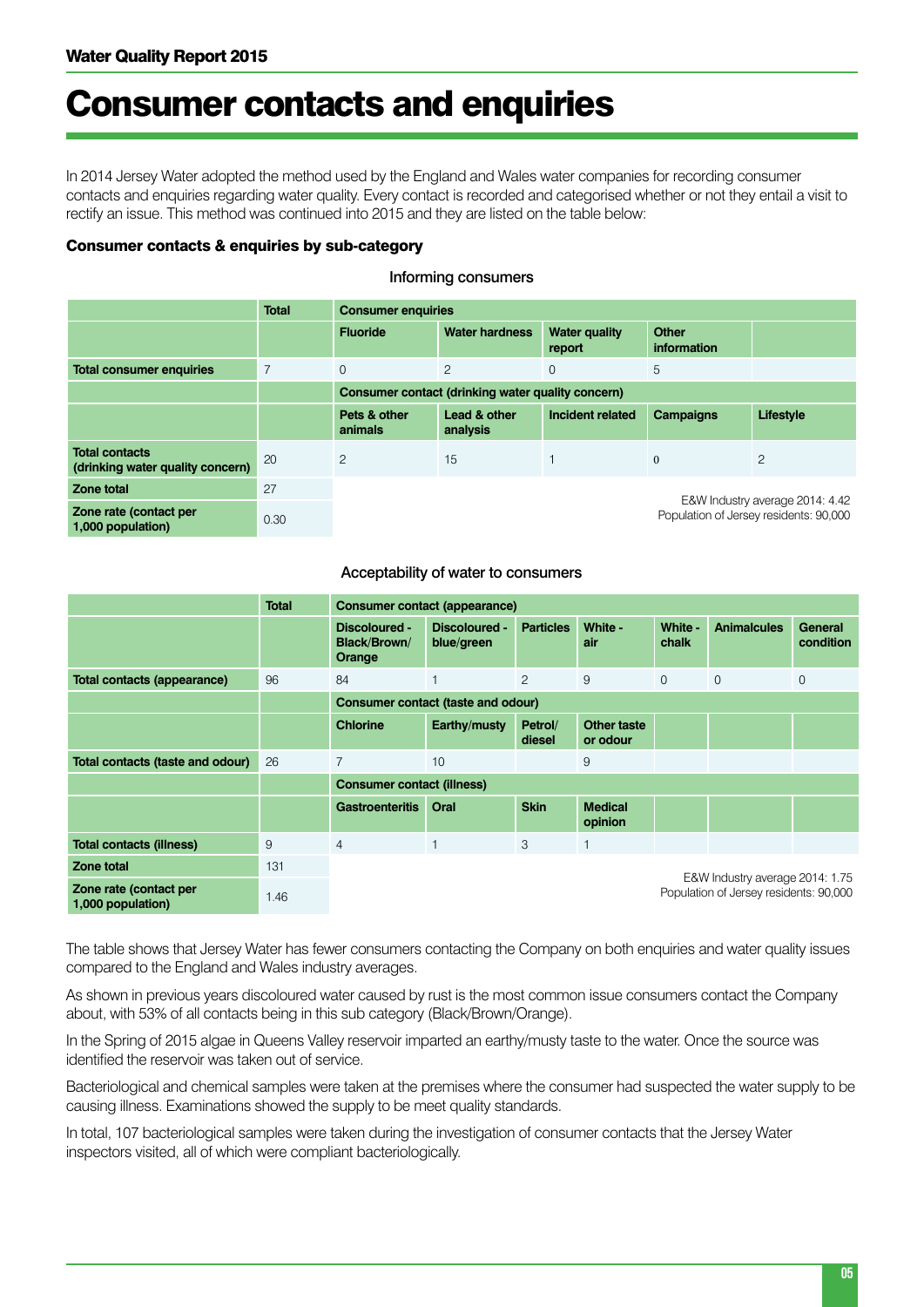# Raw water quality

For operational and monitoring purposes Jersey Water takes samples of water from streams, reservoirs and the inlet to the treatment works. This enables our operational staff to select the most suitable waters to be taken for treatment.

Analysis is carried out in the Jersey Water laboratory for physical, bacteriological and chemical parameters with samples being sent to our consulting analysts in the UK for pesticide analysis. In 2015, our results showed that out of 6278 analyses for herbicides and pesticides in the stream courses, 14 were above the 0.1  $\mu$ g/l limit compared to 15 in 2014 and 45 in 2013.

#### **Nitrates**

Whilst nitrates in treated water reached a peak of 42.8mg/l in March 2015, well below the regulatory limit of 50mg/l, this was only possible through the careful selection and blending of raw water during the potato growing season and the availability of low nitrate water collected in the reservoirs before the growing season began. Concentrations of nitrates in raw water peaked at 164.1mg/l in January 2015 in the Queens Valley Side Stream catchment and averaged 53.1 mg/l throughout the Island during the year.

During 2015, Jersey Water developed an interactive map showing nitrate levels in the various catchments in a graphical interface. The screenshot below shows the catchments as at 9th March 2016, where red indicates the streams in the catchment which are over 50mg/l and yellow indicating those between 40mg/l and 50mg/l.



#### Pesticides

The Company samples streams and reservoirs on a regular basis to test for the presence of pesticides and other parameters. During 2015, 14 pesticides were detected at levels in excess of the 0.1ug/l regulatory limit for treated water. In each instance, appropriate action was taken including taking the source out of service until such time as the presence of the substance had reduced sufficiently.

Incidence of pesticides in raw water

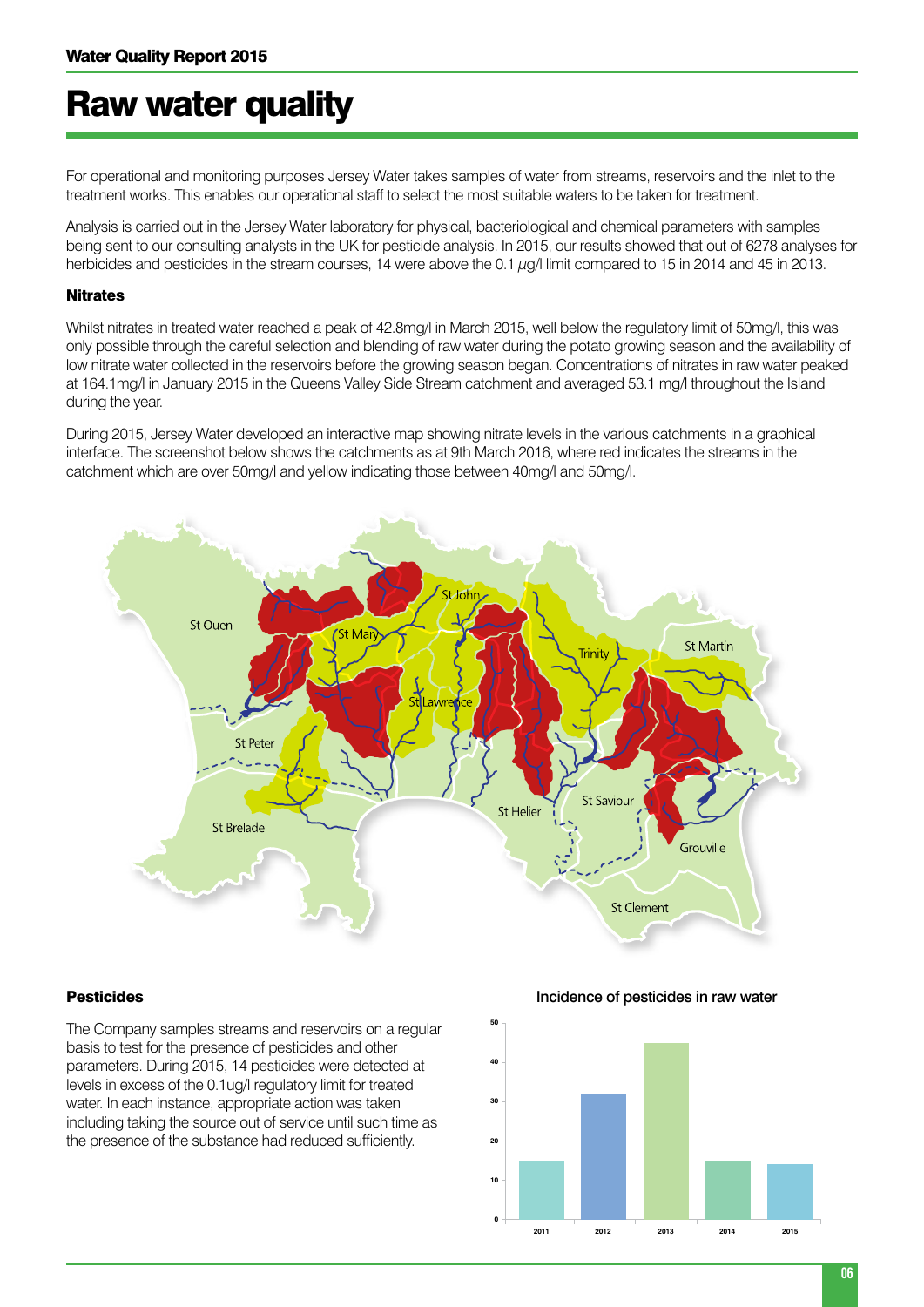# Understanding test results

This summary may help you better understand the 2015 test results on the following pages.

#### Regulatory Analyses

The Water (Jersey) Law 1972 as amended requires two types of monitoring at the treatment works and service reservoir outlets and in the distribution system.

#### • Check monitoring

Tests performed on a frequent basis to ensure that the treatment works and the water in distribution is suitable for supply.

#### • Audit monitoring

Testing performed less frequently than check monitoring and which is designed to test the quality of the water supplied against the full requirements of the Water (Jersey) Law 1972.

The regulations require that samples are taken from every outlet of a treatment works. There are therefore three sets of results from Handois Treatment Works and one set for Augres Treatment Works.

#### Key Terms

| <b>Term</b>                                           | <b>Description</b>                                                                         |
|-------------------------------------------------------|--------------------------------------------------------------------------------------------|
| Substances and parameters                             | The item we are testing for                                                                |
| Specific concentration or value<br>(maximum) or state | The maximum or range of values allowed by law in the water supply<br>(regulatory limit).   |
| mg/l                                                  | milligrams per litre or parts per million, equivalent to 1p in £10,000                     |
| $\mu$ g/l                                             | micrograms per litre or parts per billion, equivalent to 1p in £10,000,000                 |
| $\mu$ S/cm                                            | The unit of measure commonly used for electrical conductivity in water,<br>microSiemens/cm |
| <b>Sample Point</b>                                   | The location where the sample was taken                                                    |
| Min                                                   | The minimum or lowest result produced for that test.                                       |
| Mean                                                  | The average value of all the results produced for that test.                               |
| <b>Max</b>                                            | The maximum or highest result produced for that test                                       |
| % Compliance                                          | The percentage of the results that comply with the regulatory limit.                       |
| What it means                                         | A description of what it is we are looking for and what it possibly indicates.             |

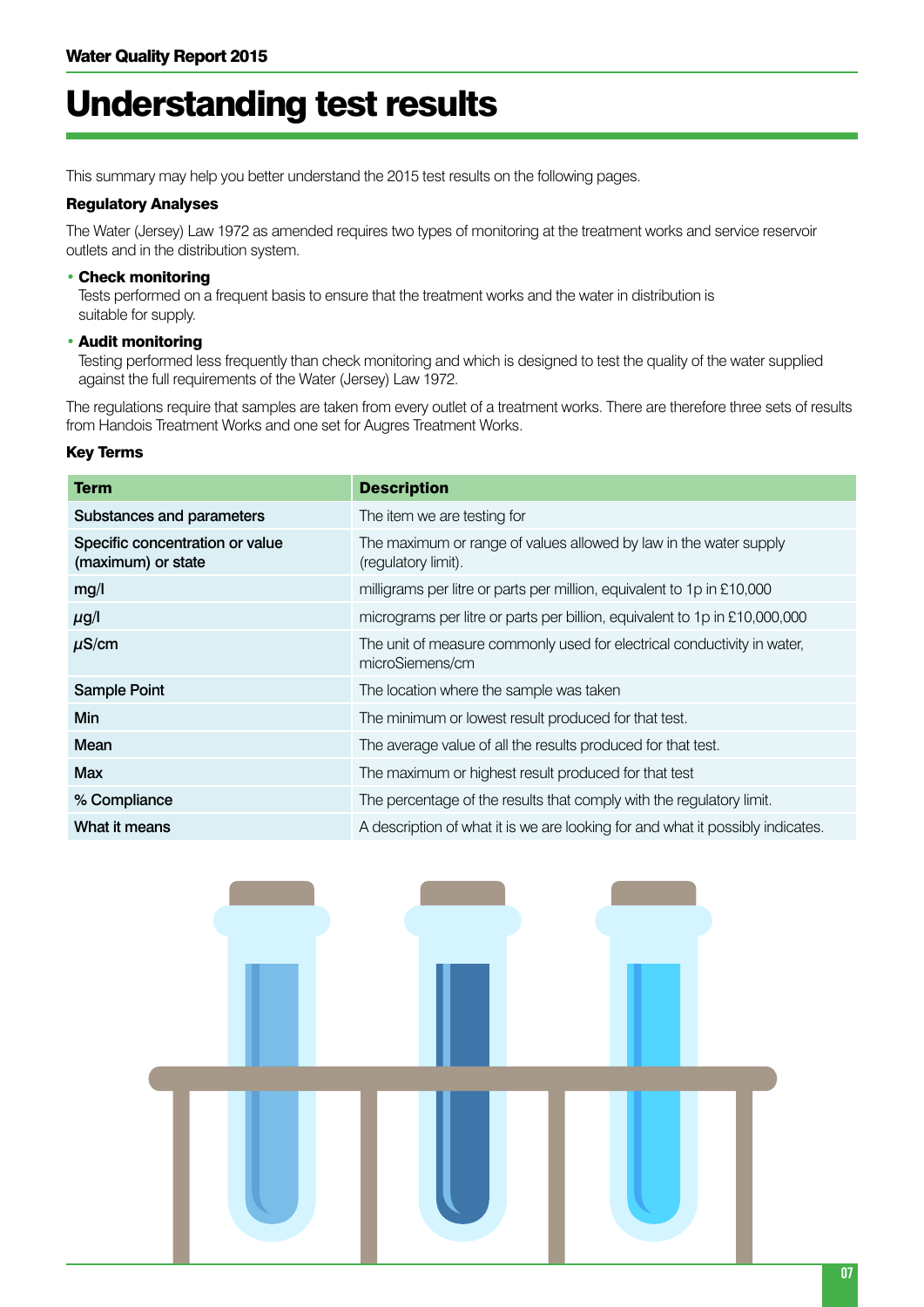# Appendix 1 - 2015 treatment works & service reservoir performance - check monitoring

| <b>Substances</b><br>parameters<br>and | value (maximum)<br>concentration or<br>Specific<br>or state | Sample point        | Min     | <b>Mean</b>        | Max     | compliance<br>४  | What it means                                                    |
|----------------------------------------|-------------------------------------------------------------|---------------------|---------|--------------------|---------|------------------|------------------------------------------------------------------|
|                                        |                                                             | Handois 12"         | $\circ$ | $\circ$            | $\circ$ | 100              |                                                                  |
|                                        |                                                             | Handois 18"         | $\circ$ | $\circ$            | $\circ$ | 100              |                                                                  |
|                                        |                                                             | Handois PS          | $\circ$ | $\circ$            | $\circ$ | 100              |                                                                  |
| E.coli                                 | 0 per 100ml                                                 | Augres Tank         | $\circ$ | $\circ$            | $\circ$ | 100              | Bacteria which are indicative<br>of faecal pollution.            |
|                                        |                                                             | Les Platons East SR | $\circ$ | $\circ$            | $\circ$ | 100              |                                                                  |
|                                        |                                                             | Les Platons West SR | $\circ$ | $\circ$            | $\circ$ | 100              |                                                                  |
|                                        |                                                             | Westmount SR        | $\circ$ | $\circ$            | $\circ$ | 100              |                                                                  |
|                                        |                                                             | Handois 12"         | $\circ$ | $\circ$            | $\circ$ | 100              |                                                                  |
|                                        |                                                             | Handois 18"         | $\circ$ | $\circ$            | $\circ$ | 100              |                                                                  |
|                                        | 0 per 100ml                                                 | Handois PS          | $\circ$ | $\circ$            | $\circ$ | 100              | distributed in the environment<br>These bacteria are widely      |
| Coliform<br>bacteria                   |                                                             | Augres Tank         | $\circ$ | $\circ$            | $\circ$ | 100              | and provide a sensitive measure<br>of microbiological quality.   |
|                                        |                                                             | Les Platons East SR | $\circ$ | $\circ$            | $\circ$ | 100              | They are removed during the                                      |
|                                        | (95% of samples)<br>0 per 100ml                             | Les Platons West SR | $\circ$ | $\circ$            | $\circ$ | 100              | treatment process                                                |
|                                        |                                                             | Westmount SR        | $\circ$ | $\circ$            | $\circ$ | 100              |                                                                  |
|                                        |                                                             | Handois 12"         |         |                    |         | 100              |                                                                  |
|                                        |                                                             | Handois 18"         |         |                    |         | 100              | A range of harmless bacteria                                     |
|                                        |                                                             | Handois PS          |         |                    |         | 100              | supplies. These are monitored<br>that may be present in water    |
| Colony<br>counts                       | No abnormal<br>change                                       | Augres<br>Tank      |         | No abnormal change |         | 100              | to ensure the efficiency of the<br>treatment process and the     |
|                                        |                                                             | Les Platons East SR |         |                    |         | 100              | cleanliness (increasing trends<br>in the distribution system are |
|                                        |                                                             | Les Platons West SR |         |                    |         | 100              | investigated).                                                   |
|                                        |                                                             | Westmount SR        |         |                    |         | $\overline{100}$ |                                                                  |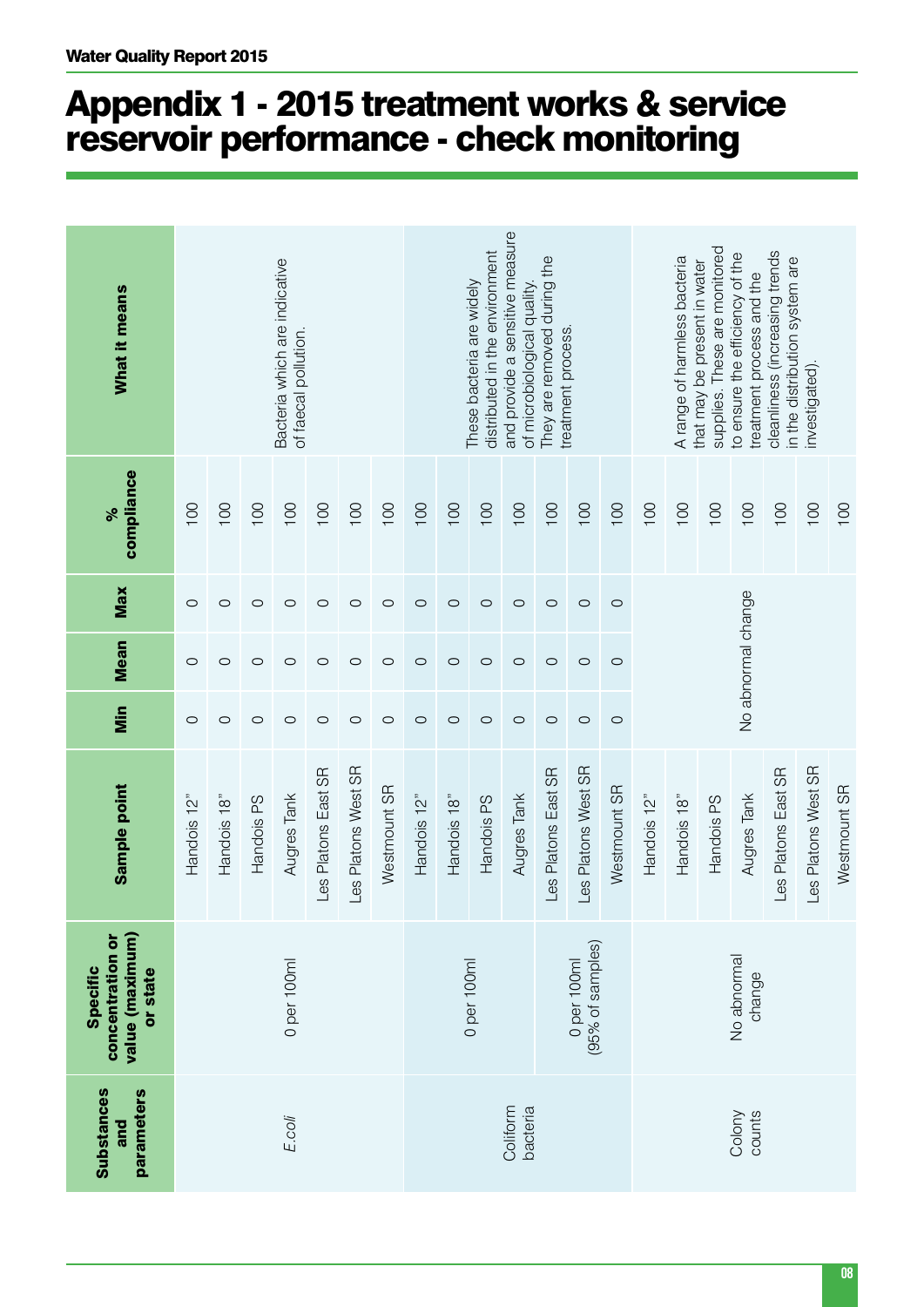| What it means<br>compliance<br>ৡ                                   | 100         | Nitrite may be associated<br>100 | ammonia in water disinfection.<br>with nitrate or with the use of<br>100 | 100         | Chlorine is added to our water | stable chloramine disinfectant<br>along with ammonia to form a | compound, to ensure that there<br>are no harmful bacteria in the | water we supply. | 100         | The Standard requires that<br>100 | there should be no haziness<br>caused by fine particles.<br>100 | 100         | 100          | 100         | A measure of the ability of<br>100 | electric current and therefore<br>the water to conduct an<br>100 | a measurement of the mineral<br>salts dissolved in the water.<br>100 | 100                 |  |  |
|--------------------------------------------------------------------|-------------|----------------------------------|--------------------------------------------------------------------------|-------------|--------------------------------|----------------------------------------------------------------|------------------------------------------------------------------|------------------|-------------|-----------------------------------|-----------------------------------------------------------------|-------------|--------------|-------------|------------------------------------|------------------------------------------------------------------|----------------------------------------------------------------------|---------------------|--|--|
| Max                                                                | 0.011       | 0.014                            | 0.016                                                                    | 0.010       | 0.64                           | 0.68                                                           | 0.64                                                             | 0.48             | 0.17        | 0.17                              | 0.17                                                            | 0.13        | 530          | 527         | 527                                | 527                                                              | 531                                                                  | 531                 |  |  |
| <b>Mean</b>                                                        | 0.005       | 0.004                            | 0.007                                                                    | 0.004       | 0.50<br>0.50<br>0.50<br>0.42   |                                                                |                                                                  |                  | 0.10        | 0.10                              | 0.11                                                            | 0.09        | 495          | 497         | 497                                | 497                                                              | 501                                                                  | 501                 |  |  |
| Min                                                                | 0.003       | &0.003                           | &0.003                                                                   | &0.003      | 0.42<br>0.38<br>0.32<br>0.38   |                                                                |                                                                  |                  | 0.07        | 0.07                              | 0.07                                                            | 0.06        | 458          | 459         | 457                                | 451                                                              | 472                                                                  | 470                 |  |  |
| Sample point                                                       | Handois 12" | Handois 18"                      | Handois PS                                                               | Augres Tank | Handois 12"                    | Handois 18"                                                    | Handois PS                                                       | Augres Tank      | Handois 12' | Handois 18"                       | Handois PS                                                      | Augres Tank | Handois 12"  | Handois 18" | Handois PS                         | Augres Tank                                                      | Les Platons East SR                                                  | Les Platons West SR |  |  |
| value (maximum)<br>concentration or<br><b>Specific</b><br>or state |             |                                  | 0.1 mg NO <sub>2</sub> /I                                                |             |                                |                                                                | No value mg Cl <sub>2</sub> /l                                   |                  |             |                                   | <b>ULN1</b>                                                     |             |              |             |                                    | 2500 µS/cm<br>at 200C                                            |                                                                      |                     |  |  |
| <b>Substances</b><br>parameters<br>and                             |             |                                  | Nitrite                                                                  |             |                                | Residual                                                       | disinfectant                                                     |                  |             |                                   | Turbidity                                                       |             | Conductivity |             |                                    |                                                                  |                                                                      |                     |  |  |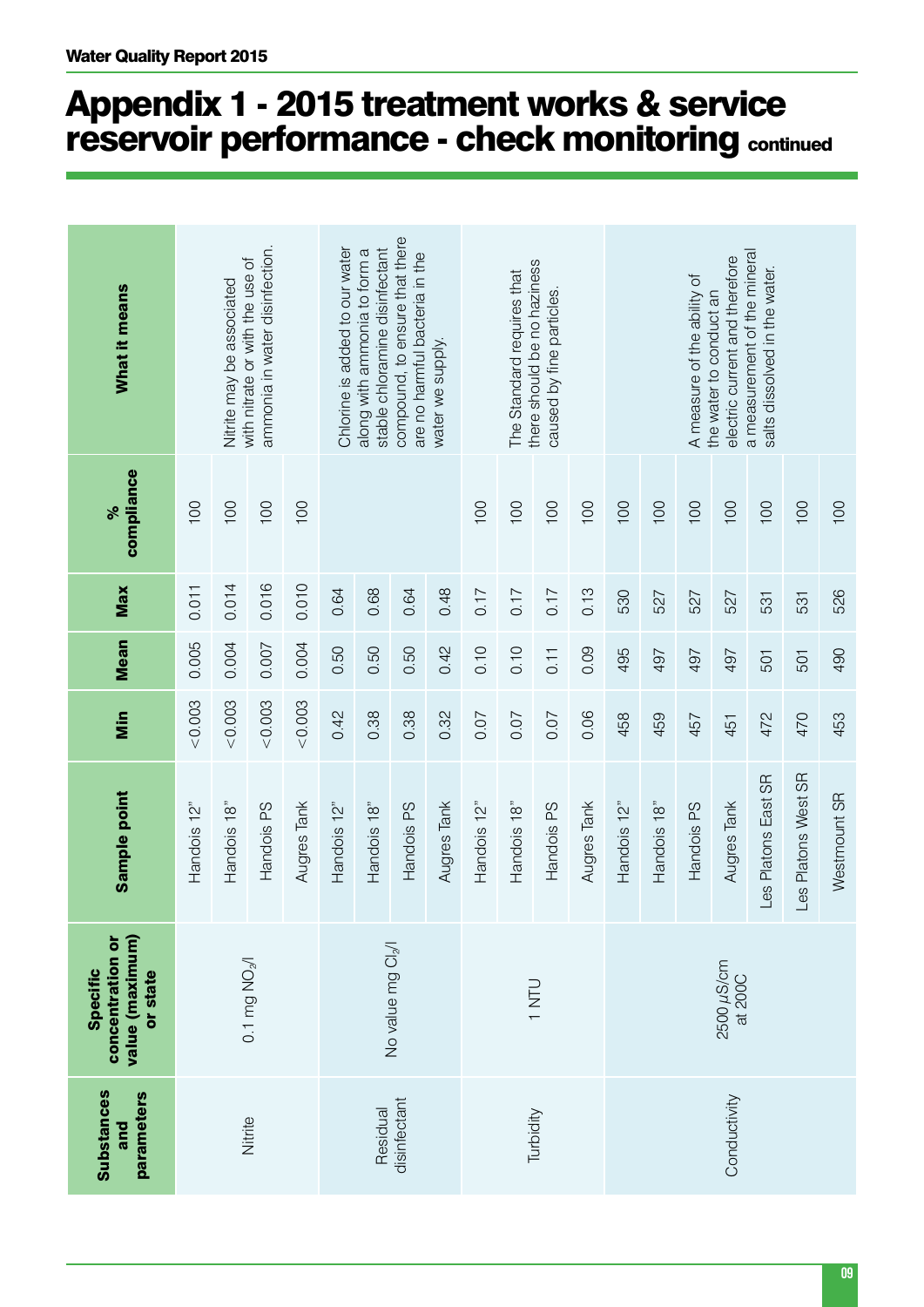| What it means                                                      | Benzene may be introduced | into source water by industrial<br>effluents or atmospheric                 | pollution. Bromate can be<br>associated with industrial | pollution or can occur as a              | process. The other compounds<br>by-product of the disinfection | are all organic solvents, their<br>presence is an indication of | industrial pollution. |             | Very low levels may occur | naturally, but higher amounts<br>could be associated with | industrial pollution. The | but have a large built-in safety<br>standards are health related | factor.             |              |             | Very low levels may occur | naturally, but higher amounts<br>could be associated with | industrial pollution. The | but have a large built-in safety<br>standards are health related | factor.             |              |
|--------------------------------------------------------------------|---------------------------|-----------------------------------------------------------------------------|---------------------------------------------------------|------------------------------------------|----------------------------------------------------------------|-----------------------------------------------------------------|-----------------------|-------------|---------------------------|-----------------------------------------------------------|---------------------------|------------------------------------------------------------------|---------------------|--------------|-------------|---------------------------|-----------------------------------------------------------|---------------------------|------------------------------------------------------------------|---------------------|--------------|
| compliance<br>$\frac{5}{6}$                                        | 100                       | 100                                                                         | 100                                                     | 100                                      | 100                                                            | 100                                                             | 100                   | 100         | 100                       | 100                                                       | 100                       | 100                                                              | 100                 | 100          | 100         | 100                       | 100                                                       | 100                       | 100                                                              | 100                 | 100          |
| Max                                                                |                           |                                                                             |                                                         |                                          |                                                                |                                                                 |                       |             |                           |                                                           |                           |                                                                  |                     |              | 3.00        | 3.00                      | 2.00                                                      | 3.00                      | 4.00                                                             | 4.00                | 3.00         |
| <b>Mean</b>                                                        |                           | limit of detection from all<br>All results were below<br>the sample points. |                                                         |                                          |                                                                |                                                                 |                       | 0.032       | 0.069                     | 0.070                                                     | 0.037                     | 0.071                                                            | 0.066               | 0.074        | 1.63        | 1.13                      | 1.00                                                      | 1.38                      | 2.50                                                             | 2.13                | 1.38         |
| Min                                                                |                           |                                                                             |                                                         |                                          |                                                                |                                                                 |                       |             |                           |                                                           |                           |                                                                  |                     |              | 1.00        | 1.00                      | < 1.00                                                    | $00^{1.00}$               | $00^{15}$                                                        | $<1.00$             | 1.00         |
| Sample point                                                       | Handois 12"               | Handois 18"                                                                 | Handois PS                                              | Augres Tank                              | Les Platons East SR                                            | Les Platons West SR                                             | Westmount SR          | Handois 12" | Handois 18"               | Handois PS                                                | Augres<br>Tank            | Les Platons East SR                                              | Les Platons West SR | Westmount SR | Handois 12" | Handois 18"               | Handois PS                                                | Augres<br>Tank            | Les Platons East SR                                              | Les Platons West SR | Westmount SR |
| value (maximum)<br>concentration or<br><b>Specific</b><br>or state |                           |                                                                             | 1.0 שטען<br>10 שט 10 שטן<br>10 שטען<br>10 שטען          |                                          |                                                                | l/bn s                                                          |                       |             |                           |                                                           | 1.0 mg B/I                |                                                                  |                     |              |             |                           |                                                           | 50 µg CN/I                |                                                                  |                     |              |
| <b>Substances and</b><br>parameters                                |                           |                                                                             | Benzene<br><b>Bromate</b>                               | 1,2 dichloroethane<br>Trichloroethene &} | Tetrachloromethane<br>Tetrachloroethene                        |                                                                 |                       |             |                           |                                                           | Boron                     |                                                                  |                     |              | Cyanide     |                           |                                                           |                           |                                                                  |                     |              |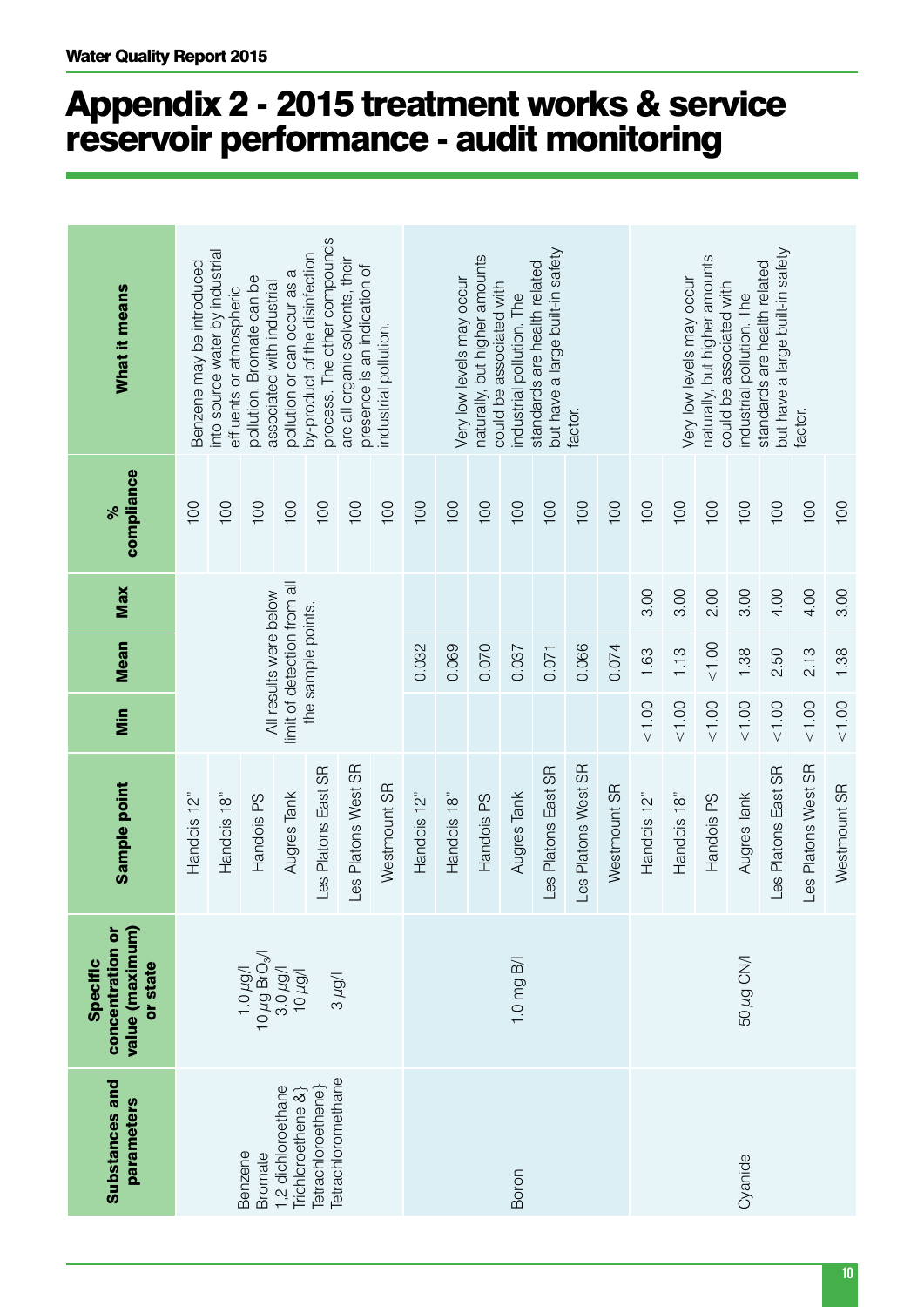| <b>Substances and</b><br>parameters | value (maximum)<br>concentration or<br>Specific<br>or state | Sample point        | Min                 | <b>Mean</b>    | Max            | compliance<br>$\infty$ | What it means                                                        |
|-------------------------------------|-------------------------------------------------------------|---------------------|---------------------|----------------|----------------|------------------------|----------------------------------------------------------------------|
|                                     |                                                             | Handois 12"         |                     | 0.101          |                | 100                    |                                                                      |
|                                     |                                                             | Handois 18"         |                     | 0.088          |                | 100                    |                                                                      |
|                                     |                                                             | Handois PS          |                     | 0.210          |                | 100                    | Occurs naturally in many water<br>sources. The standard is set       |
| Fluoride                            | 1.5 mg $F/I$                                                | Augres<br>Tank      |                     | 0.085          |                | 100                    | to ensure no adverse effects.                                        |
|                                     |                                                             | Les Platons East SR |                     | 0.078          |                | 100                    | Jersey Water does not artificially<br>fluoridate the water supplies. |
|                                     |                                                             | Les Platons West SR |                     | 0.094          |                | 100                    |                                                                      |
|                                     |                                                             | Westmount SR        |                     | 0.079          |                | 100                    |                                                                      |
|                                     |                                                             | Handois 12"         | 57                  | 59             | $\overline{6}$ | 100                    |                                                                      |
|                                     |                                                             | Handois 18"         | 57                  | 59             | 89             | 100                    |                                                                      |
|                                     |                                                             | Handois PS          | 55                  | 59             | $\overline{6}$ | 100                    | Occurs naturally in most water<br>sources. Levels above the          |
| Chloride                            | 250 mg CI/I                                                 | Augres<br>Tank      | 52                  | 53             | 56             | 100                    | standard could give rise to                                          |
|                                     |                                                             | Les Platons East SR | 56                  | 58             | 60             | 100                    | taste issues and contribute to<br>corrosion.                         |
|                                     |                                                             | Les Platons West SR | 57                  | 59             | 60             | 100                    |                                                                      |
|                                     |                                                             | Westmount SR        | 53                  | 55             | 56             | 100                    |                                                                      |
|                                     |                                                             | Handois 12"         | 54                  | 85             | 90             | 100                    |                                                                      |
|                                     |                                                             | Handois 18"         | $\overline{\infty}$ | $\overline{8}$ | 89             | 100                    |                                                                      |
|                                     |                                                             | Handois PS          | $\infty$            | $\overline{8}$ | 89             | 100                    | Dissolves in water after contact                                     |
| Sulphate                            | 250 mg SO <sub>4</sub> /I                                   | Augres<br>Tank      | 54                  | $\overline{8}$ | $\overline{6}$ | 100                    | Excess levels can contribute to<br>with certain mineral deposits.    |
|                                     |                                                             | Les Platons East SR | $\overline{\infty}$ | $\overline{8}$ | 88             | 100                    | corrosion.                                                           |
|                                     |                                                             | Les Platons West SR | $\infty$            | 84             | 88             | 100                    |                                                                      |
|                                     |                                                             | Westmount SR        | $\approx$           | $\overline{8}$ | $\infty$       | 100                    |                                                                      |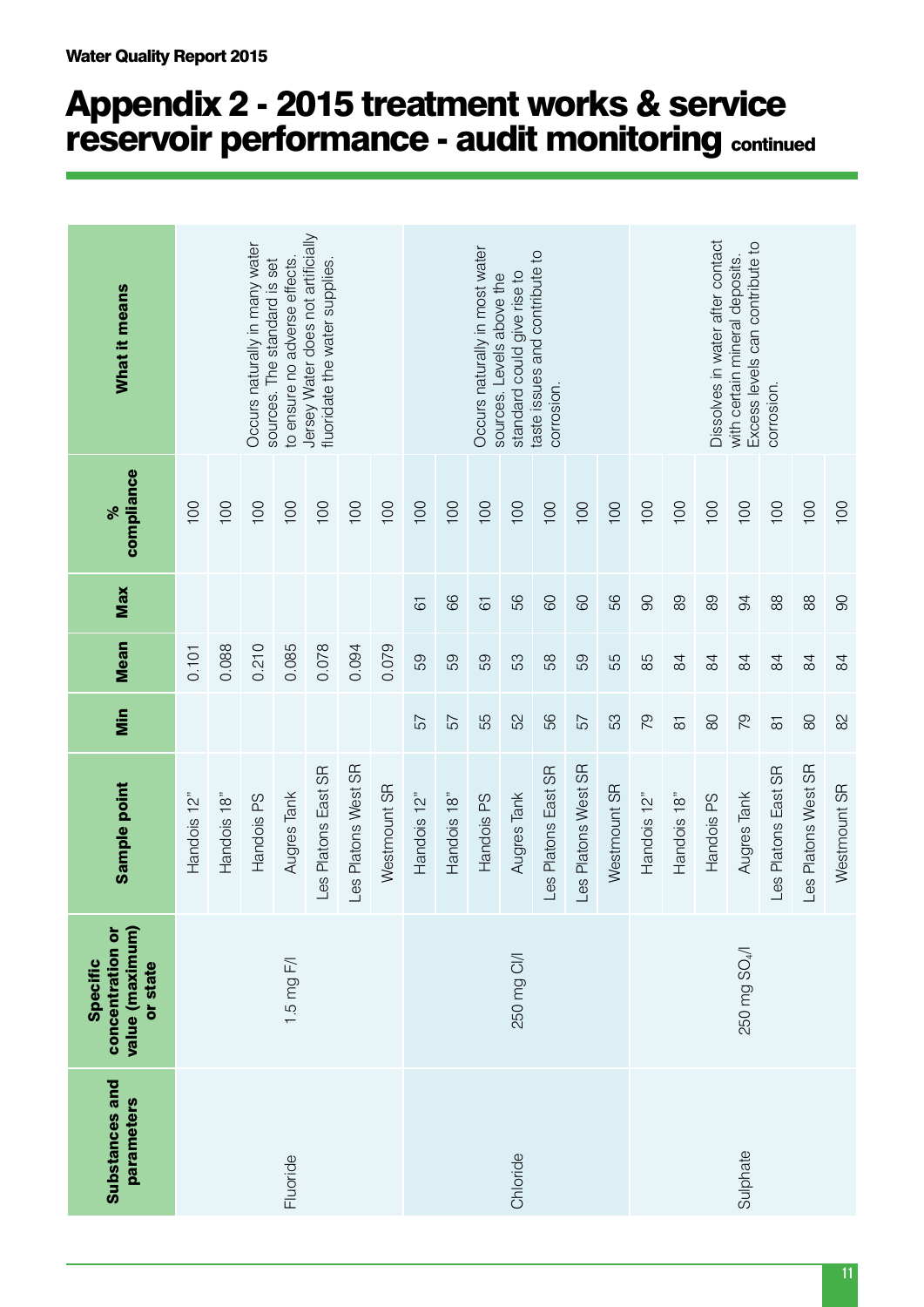| What it means                                               |                                                                                                                               |                  |               | This parameter assesses the<br>organic content of the water. |                     |                     |                |             |             |            |                |                     |                     | These parameters are | screening for radioactivity.<br>measured as part of |             |            |             |                     |                     |              |
|-------------------------------------------------------------|-------------------------------------------------------------------------------------------------------------------------------|------------------|---------------|--------------------------------------------------------------|---------------------|---------------------|----------------|-------------|-------------|------------|----------------|---------------------|---------------------|----------------------|-----------------------------------------------------|-------------|------------|-------------|---------------------|---------------------|--------------|
| compliance<br>$\frac{1}{\sqrt{6}}$                          | 100                                                                                                                           | 100              | 100           | 100                                                          | 100                 | 100                 | 100            | 100         | 100         | 100        | 100            | 100                 | 100                 | 100                  | 100                                                 | 100         | 100        | 100         | 100                 | 100                 | 100          |
| Max                                                         | 2.2                                                                                                                           | $\overline{2.4}$ | $\frac{4}{2}$ | 2.3                                                          | $\overline{2}$      | 2.3                 | $\overline{c}$ | 0.028       | 0.032       | 0.035      | 0.034          | 0.031               | 0.033               | 0.083                | 0.164                                               | 0.143       | 0.162      | 0.199       | 0.180               | 0.172               | 0.201        |
| <b>Mean</b>                                                 | 1.86<br>1.96<br>2.00<br>1.88<br>1.93<br>1.99<br>1.98                                                                          |                  |               |                                                              |                     |                     | 0.020          | 0.020       | 0.020       | < 0.020    | < 0.020        | < 0.020             | 0.029               | 0.152                | 0.137                                               | 0.109       | 0.176      | 0.159       | 0.156               | 0.162               |              |
| Min                                                         | $\frac{8}{1}$<br>$\overline{.}$<br>$\frac{8}{1}$<br>$\overline{1}$ .<br>$\frac{8}{1}$<br>$\overline{1}$ :<br>$\overline{1}$ . |                  |               |                                                              |                     | 0.020               | < 0.020        | < 0.020     | < 0.020     | 0.020      | < 0.020        | < 0.020             | 0.142               | 0.128                | 0.040                                               | 0.143       | 0.139      | 0.146       | 0.094               |                     |              |
| Sample point                                                | Handois 12"                                                                                                                   | Handois 18"      | Handois PS    | Augres Tank                                                  | Les Platons East SR | Les Platons West SR | Westmount SR   | Handois 12" | Handois 18" | Handois PS | Augres<br>Tank | Les Platons East SR | Les Platons West SR | Westmount SR         | Handois 12"                                         | Handois 18" | Handois PS | Augres Tank | Les Platons East SR | Les Platons West SR | Westmount SR |
| value (maximum)<br>concentration or<br>Specific<br>or state |                                                                                                                               |                  |               | No abnormal<br>change                                        |                     |                     |                |             |             |            | 0.1 Bq/        |                     |                     |                      |                                                     |             |            | 1.0 Bq/     |                     |                     |              |
| <b>Substances and</b><br>parameters                         |                                                                                                                               |                  |               | Total Organic<br>Carbon                                      |                     |                     |                |             |             |            | Gross Alpha    |                     |                     |                      | Gross Beta                                          |             |            |             |                     |                     |              |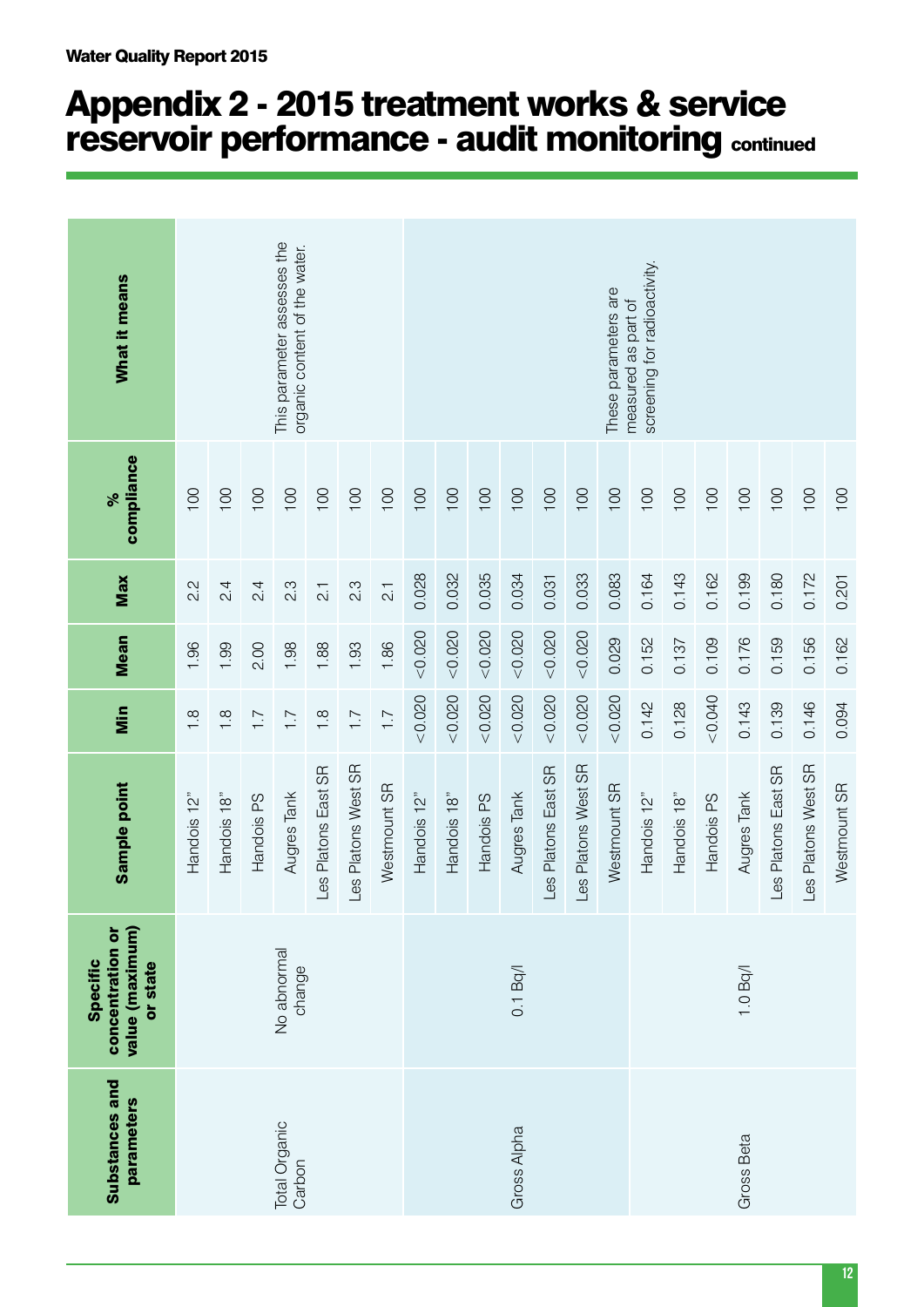A suite of 43 pesticides have been analysed during 2015 at the treatment works and service reservoir outlets, the following table shows the ones that were detected – no results were above the regulatory limit.

| <b>Substances and</b><br>parameters | <b>Specific</b><br>concentration or<br>value (maximum)<br>or state | <b>Sample point</b> | <b>Min</b> | <b>Mean</b> | <b>Max</b> | %<br>compliance |
|-------------------------------------|--------------------------------------------------------------------|---------------------|------------|-------------|------------|-----------------|
|                                     |                                                                    | Handois 12"         | < 0.008    | < 0.008     | 0.011      | 100             |
| Isoproturon                         | 0.1 $\mu$ g/l                                                      | Handois PS          | < 0.008    | < 0.008     | 0.030      | 100             |
|                                     |                                                                    | Handois 12"         | < 0.008    | < 0.008     | 0.026      | 100             |
|                                     |                                                                    | Handois 18"         | < 0.008    | < 0.008     | 0.032      | 100             |
|                                     |                                                                    | Handois PS          | < 0.008    | < 0.008     | 0.050      | 100             |
| Linuron                             | 0.1 $\mu$ g/l                                                      | Augres Tank         | < 0.008    | < 0.008     | 0.024      | 100             |
|                                     |                                                                    | Les Platons East SR | < 0.008    | < 0.008     | 0.028      | 100             |
|                                     |                                                                    | Les Platons West SR | < 0.008    | < 0.008     | 0.023      | 100             |
|                                     |                                                                    | Westmount SR        | < 0.008    | < 0.008     | 0.014      | 100             |
|                                     |                                                                    | Handois PS          | < 0.011    | < 0.011     | 0.011      | 100             |
| $2,4-D$                             | 0.1 $\mu$ g/l                                                      | Augres Tank         | < 0.011    | < 0.011     | 0.015      | 100             |
|                                     |                                                                    | Augres Tank         | < 0.008    | < 0.008     | 0.016      | 100             |
| Bentazone                           | 0.1 $\mu$ g/l                                                      | Les Platons East SR | < 0.008    | < 0.008     | 0.008      | 100             |
|                                     |                                                                    | Westmount SR        | < 0.008    | < 0.008     | 0.008      | 100             |
| Dicamba                             | 0.1 $\mu$ g/l                                                      | Handois PS          | < 0.013    | < 0.013     | 0.013      | 100             |
|                                     |                                                                    | Handois 12"         | < 0.004    | < 0.004     | 0.005      | 100             |
|                                     |                                                                    | Handois 18"         | < 0.004    | < 0.004     | 0.005      | 100             |
| Simazine                            | $0.1 \mu g/l$                                                      | Handois PS          | < 0.004    | < 0.004     | 0.006      | 100             |
|                                     |                                                                    | Les Platons East SR | < 0.004    | < 0.004     | 0.005      | 100             |
|                                     |                                                                    | Les Platons West SR | < 0.004    | < 0.004     | 0.005      | 100             |
|                                     |                                                                    | Handois PS          | < 0.009    | < 0.009     | 0.012      | 100             |
| Terbutryn                           | $0.1 \mu g/l$                                                      | Augres Tank         | < 0.009    | < 0.009     | 0.015      | 100             |
| <b>Boscalid</b>                     | $0.1 \mu g/l$                                                      | Augres Tank         | < 0.005    | < 0.005     | 0.006      | 100             |
|                                     |                                                                    | Augres Tank         | < 0.008    | 0.015       | 0.035      | 100             |
| Metazachlor                         | $0.1 \mu g/l$                                                      | Westmount SR        | < 0.008    | < 0.008     | 0.016      | 100             |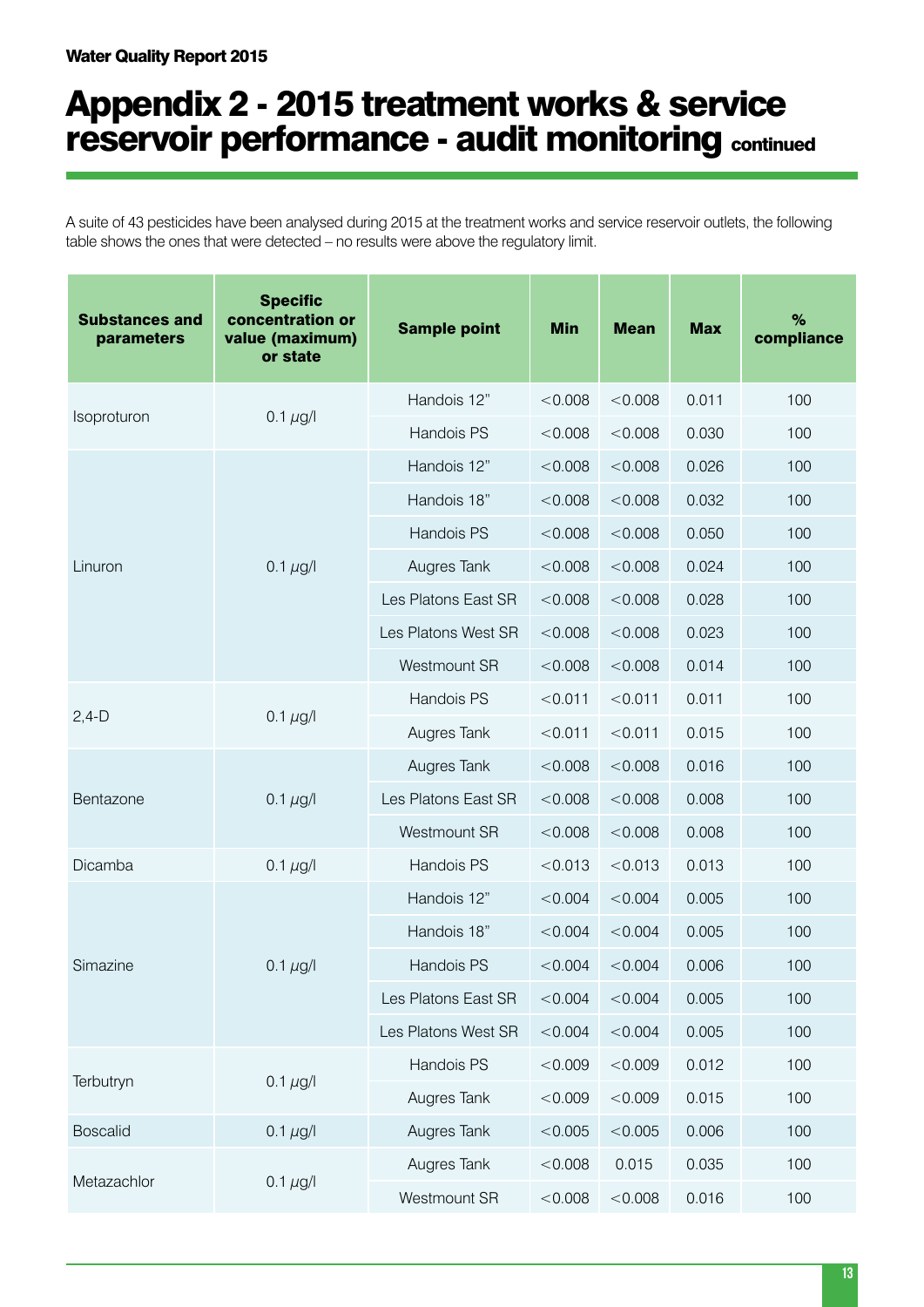| <b>Substances and</b><br>parameters | <b>Specific</b><br>concentration or<br>value (maximum)<br>or state | <b>Sample point</b> | <b>Min</b> | <b>Mean</b> | <b>Max</b> | %<br>compliance |
|-------------------------------------|--------------------------------------------------------------------|---------------------|------------|-------------|------------|-----------------|
|                                     |                                                                    | Handois 12"         | < 0.005    | < 0.005     | 0.007      | 100             |
| Carbendazim/                        | $0.1 \,\mu g/l$                                                    | Handois 18"         | < 0.005    | < 0.005     | 0.008      | 100             |
| Benomyl                             |                                                                    | Handois PS          | < 0.005    | < 0.005     | 0.008      | 100             |
|                                     |                                                                    | Les Platons East SR | < 0.005    | < 0.005     | 0.007      | 100             |
| Flutriafol                          | $0.1 \mu g/l$                                                      | Handois PS          | < 0.007    | < 0.007     | 0.021      | 100             |
|                                     |                                                                    | Handois 12"         | < 0.003    | < 0.003     | 0.007      | 100             |
| Azoxystrobin                        |                                                                    | Handois 18"         | < 0.003    | < 0.003     | 0.008      | 100             |
|                                     |                                                                    | Handois PS          | < 0.003    | < 0.003     | 0.010      | 100             |
|                                     | $0.1 \mu g/l$                                                      | Augres Tank         | < 0.003    | 0.012       | 0.028      | 100             |
|                                     |                                                                    | Les Platons East SR | < 0.003    | 0.003       | 0.008      | 100             |
|                                     |                                                                    | Les Platons West SR | < 0.003    | < 0.003     | 0.007      | 100             |
|                                     |                                                                    | Westmount SR        | < 0.003    | 0.009       | 0.015      | 100             |
|                                     |                                                                    | Handois 12"         | < 0.003    | 0.009       | 0.044      | 100             |
|                                     |                                                                    | Handois 18"         | < 0.003    | 0.008       | 0.048      | 100             |
|                                     |                                                                    | Handois PS          | < 0.003    | 0.013       | 0.068      | 100             |
| Pesticides Total                    | $0.5 \mu g/l$                                                      | Augres Tank         | < 0.003    | 0.027       | 0.070      | 100             |
|                                     |                                                                    | Les Platons East SR | < 0.003    | 0.009       | 0.043      | 100             |
|                                     |                                                                    | Les Platons West SR | < 0.003    | 0.006       | 0.030      | 100             |
|                                     |                                                                    | Westmount SR        | < 0.003    | 0.033       | 0.077      | 100             |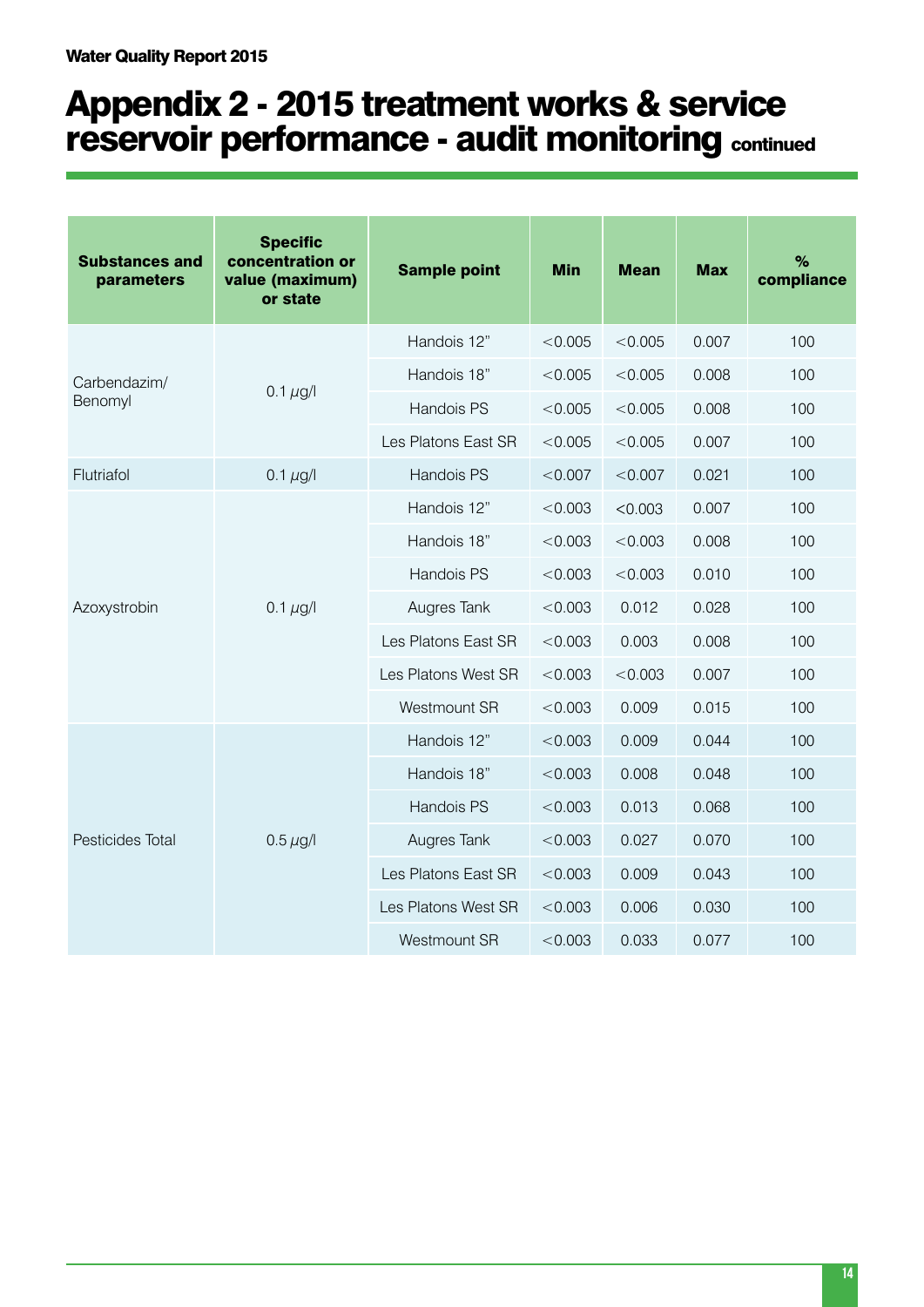# Appendix 3 - 2015 water quality in the distribution system - check monitoring

| <b>Substances and</b><br>parameters | value (maximum)<br>concentration or<br><b>Specific</b><br>or state | Min           | <b>Mean</b>        | Max           | compliance<br>ೢೕ | What it means                                                                                                                                                                                                                                  |
|-------------------------------------|--------------------------------------------------------------------|---------------|--------------------|---------------|------------------|------------------------------------------------------------------------------------------------------------------------------------------------------------------------------------------------------------------------------------------------|
| E.coli                              | 0 per 100ml                                                        | $\circ$       | $\circ$            | $\circ$       | 100              | Bacteria which are indicative of faecal pollution.                                                                                                                                                                                             |
| Coliform bacteria                   | 0 per 100ml                                                        | $\circ$       | $\circ$            | $\circ$       | 100              | microbiological quality. They are removed during<br>environment and provide a sensitive measure of<br>These bacteria are widely distributed in the<br>the treatment process.                                                                   |
| disinfectant<br>Residual            | No value mg Cl <sub>2</sub> /l                                     | 0.02          | 0.10               | 0.58          |                  | disinfectant compound, to ensure that there are<br>no harmful bacteria in the water we supply.<br>Chlorine is added to our water along with<br>ammonia to form a stable chloramine                                                             |
| Aluminium                           | <b>NN 61002</b>                                                    | $rac{50}{50}$ | $\frac{5}{2}$      | 38            | 100              | water treatment works to remove impurities, but<br>Aluminium compounds are also used at some<br>Occurs naturally in many water resources.<br>are themselves removed in the process.                                                            |
| Ammonium                            | 0.50 mg NH4/I                                                      | 0.07          | 0.03               | 0.13          | 100              | May be naturally present in some waters and is<br>not harmful.                                                                                                                                                                                 |
| Colony counts                       | No abnormal<br>change                                              |               | No abnormal change |               | 100              | to ensure the efficiency of the treatment process<br>present in water supplies. These are monitored<br>and the cleanliness (increasing trends in the<br>A range of harmless bacteria that may be<br>distribution system are investigated)      |
| Colour                              | 20 mg/l Pt/Co                                                      | $\frac{5}{2}$ | $\frac{5}{2}$      | $\frac{5}{1}$ | 100              | organic matter or pipework corrosion products<br>standard is set for reasons of appearance and<br>Water should be clear and bright but natural<br>requires the water to be virtually colourless.<br>may occasionally impart a slight tint. The |
| Conductivity                        | 2500 µS/cm at 200C                                                 | 457           | 502                | 537           | 100              | an electric current and therefore a measurement<br>A measure of the ability of the water to conduct<br>of the mineral salts dissolved in the water.                                                                                            |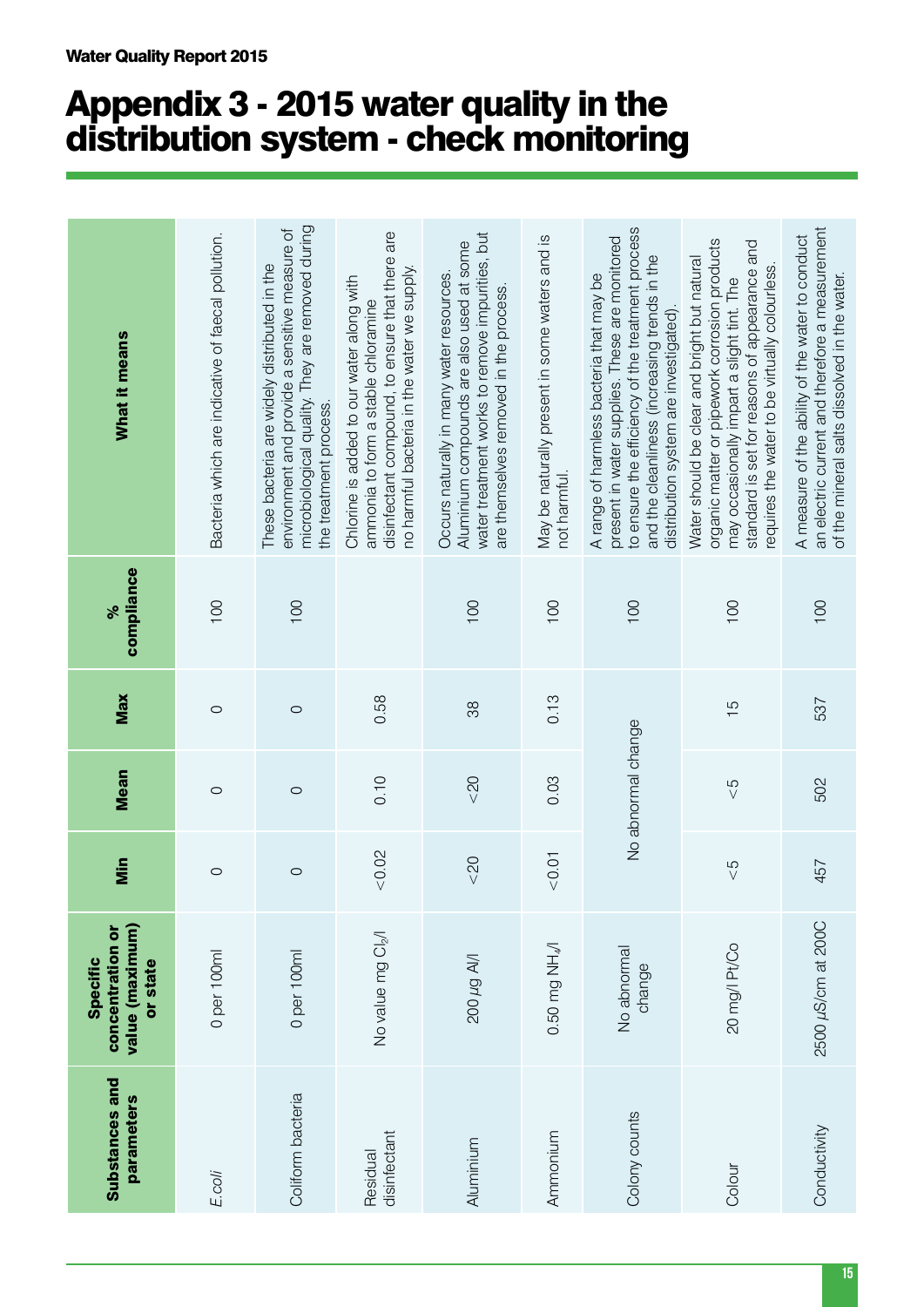# Appendix 3 - 2015 water quality in the distribution system - check monitoring continued

| <b>Substances and</b><br>parameters | value (maximum)<br>concentration or<br>Specific<br>or state | Min                  | <b>Mean</b>              | Max           | compliance<br>ৡ | What it means                                                                                                                                                                                                                                                                 |
|-------------------------------------|-------------------------------------------------------------|----------------------|--------------------------|---------------|-----------------|-------------------------------------------------------------------------------------------------------------------------------------------------------------------------------------------------------------------------------------------------------------------------------|
| Hydrogen ion                        | 10.0 pH value                                               | 7.32                 | 7.57                     | 7.80          | 100             | A measure of acidity or alkalinity. Excessively<br>acidic or alkaline water can contribute to<br>corrosion of pipes and fittings                                                                                                                                              |
| Iron                                | 200 µg Fe/I                                                 | $\frac{4}{5}$        | $\overline{4}$           | 339           | 98.6            | the standard can give rise to discoloured water.<br>aesthetic reasons as levels persistently above<br>old iron mains. The standard has been set for<br>fron may be associated with the corrosion of                                                                           |
| Manganese                           | NNN pu Da                                                   | &02                  | &02                      | <b>20.1</b>   | 100             | deposits of manganese dioxide can give rise to<br>standard is set for aesthetic reasons as black<br>Occurs naturally in many water sources. The<br>discoloured water.                                                                                                         |
| Nitrate                             | 50 mg NO <sub>3</sub> /l                                    | 20.7                 | 34.3                     | 42.8          | 100             | agriculture and may be minimised by good<br>Nitrate arises from the use of fertilizers in<br>practices and appropriate controls                                                                                                                                               |
| Nitrite                             | $0.5$ mg NO <sub>2</sub> /l                                 | &0.003               | 0.020                    | 0.171         | 100             | Nitrite may be associated with nitrate or with the<br>use of ammonia in water disinfection.                                                                                                                                                                                   |
| Nitrate/Nitrite ratio <sup>1</sup>  | 1.000                                                       | 0.420                | 0.692                    | 0.876         | 100             | The regulations specify that the ratio according<br>brackets signify the concentrations in mg/l for<br>nitrate (NO3) and nitrite (NO2) respectively.<br>to the following formula must not exceed 1<br>$\frac{1}{2}$ intrate]/50 + $\frac{1}{2}$ [nitrite]/3, where the square |
| Taste & Odour                       | 3 at 250C Dilution<br>number                                | $\overline{ }$       | $\overline{\phantom{0}}$ | $\top$        | 100             | The water is examined the water for unpleasant<br>taste or odour. These are set for aesthetic<br>reasons.                                                                                                                                                                     |
| Turbidity                           | 4 NTU                                                       | 0.08                 | 0.13                     | 0.63          | 100             | The Standard requires that there should be no<br>haziness caused by fine particles.                                                                                                                                                                                           |
| Cyanide                             | 50 µg CN/I                                                  | $\frac{0}{\sqrt{2}}$ | < 1.0                    | $\frac{0}{4}$ | 100             | pollution. The standards are health related but<br>Very low levels may occur naturally, but higher<br>amounts could be associated with industrial<br>have a large built-in safety factor.                                                                                     |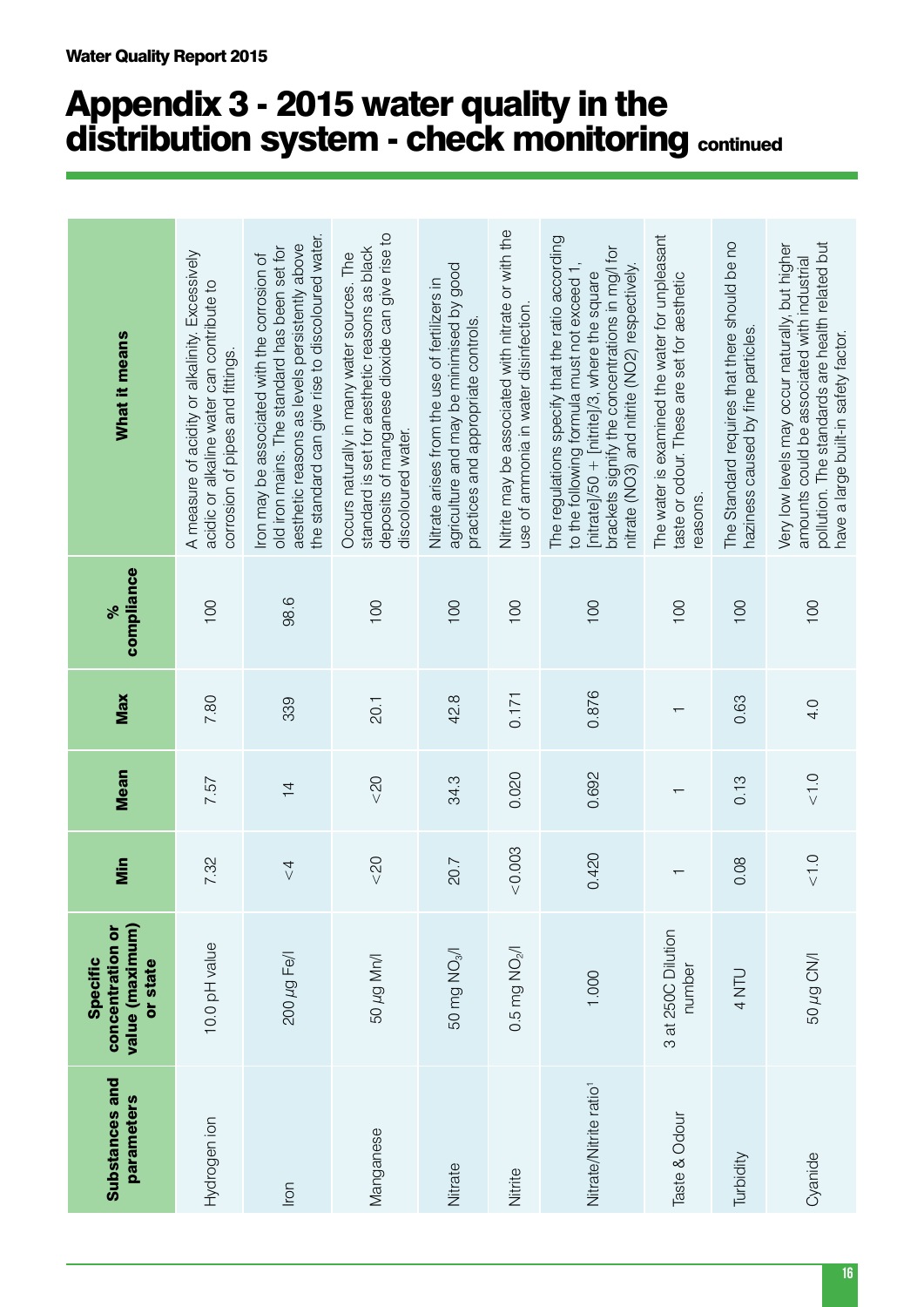# Appendix 4 - 2015 water quality in the distribution system - audit monitoring

| What it means                                               |             | Very low levels may occur naturally, but higher<br>amounts could be associated with industrial | pollution. The standards are health related but | have a large built-in safety factor. | by industrial effluents or atmospheric pollution.<br>Benzene may be introduced into source water | pollution. The standards are health related but<br>Very low levels may occur naturally, but higher<br>amounts could be associated with industrial<br>have a large built-in safety factor. | fittings. Excess amounts can cause a metallic<br>come from corrosion of customers' pipes or<br>Any significant amount of copper is likely to<br>taste. | The presence of this organic solvent is an<br>indication of industrial pollution. | Bacteria which are indicative of faecal pollution. | time when lead was commonly used in domestic<br>concentrations of lead may be found in water at<br>the customer's tap in older properties built at a<br>that the intake of lead should be minimised for<br>plumbing systems. The standard recognises<br>Absent in water entering supply but variable<br>health reasons | pollution. The standards are health related but<br>Very low levels may occur naturally, but higher<br>amounts could be associated with industrial<br>have a large built-in safety factor. |
|-------------------------------------------------------------|-------------|------------------------------------------------------------------------------------------------|-------------------------------------------------|--------------------------------------|--------------------------------------------------------------------------------------------------|-------------------------------------------------------------------------------------------------------------------------------------------------------------------------------------------|--------------------------------------------------------------------------------------------------------------------------------------------------------|-----------------------------------------------------------------------------------|----------------------------------------------------|------------------------------------------------------------------------------------------------------------------------------------------------------------------------------------------------------------------------------------------------------------------------------------------------------------------------|-------------------------------------------------------------------------------------------------------------------------------------------------------------------------------------------|
| compliance<br>ৡ                                             | 100         | 100                                                                                            | 100                                             | 100                                  | 100                                                                                              | 100                                                                                                                                                                                       | 100                                                                                                                                                    | 100                                                                               | 100                                                | 87.5                                                                                                                                                                                                                                                                                                                   | 100                                                                                                                                                                                       |
| Max                                                         |             |                                                                                                |                                                 |                                      |                                                                                                  |                                                                                                                                                                                           | 108                                                                                                                                                    |                                                                                   | $\circ$                                            | 10.90                                                                                                                                                                                                                                                                                                                  |                                                                                                                                                                                           |
| <b>Mean</b>                                                 | 0.244       | 0.173                                                                                          | 0.02                                            | 0.15                                 | 0.07                                                                                             | 0.064                                                                                                                                                                                     | $\overline{c}$                                                                                                                                         | < 0.12                                                                            | $\circ$                                            | 1.41                                                                                                                                                                                                                                                                                                                   | 1.62                                                                                                                                                                                      |
| <b>Min</b>                                                  |             |                                                                                                |                                                 |                                      |                                                                                                  |                                                                                                                                                                                           | $\mathbf{\Omega}$                                                                                                                                      |                                                                                   | $\circ$                                            | &0.03                                                                                                                                                                                                                                                                                                                  |                                                                                                                                                                                           |
| value (maximum)<br>concentration or<br>Specific<br>or state | 5.0 µg Sb/I | 10 µg As/I                                                                                     | 5.0 µg Cd/l                                     | 50 µg Cr/l                           | $1.0 \mu g/l$                                                                                    | 1.0 mg B/I                                                                                                                                                                                | ND 67 0002                                                                                                                                             | $3.0 \mu$ g/l                                                                     | 0 per 100ml                                        | 10 µg Pb/l                                                                                                                                                                                                                                                                                                             | Nill pu 02                                                                                                                                                                                |
| <b>Substances and</b><br>parameters                         | Antimony    | Arsenic                                                                                        | Cadmium                                         | Chromium                             | Benzene                                                                                          | Boron                                                                                                                                                                                     | Copper                                                                                                                                                 | 1,2 dichloroethane                                                                | Enterococci                                        | Lead                                                                                                                                                                                                                                                                                                                   | Nickel                                                                                                                                                                                    |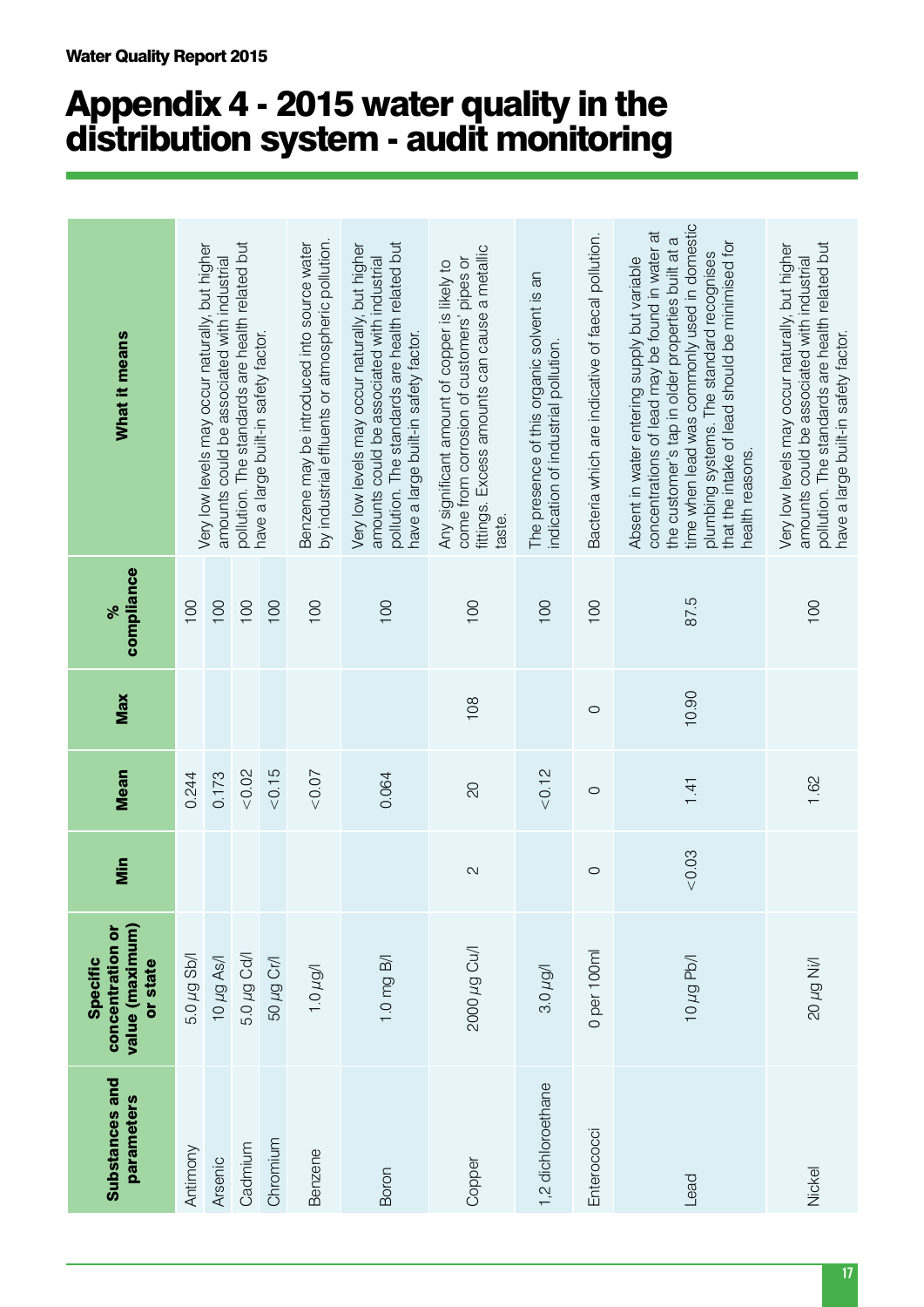# Appendix 4 - 2015 water quality in the distribution system - audit monitoring continued

| value (maximum)<br>concentration or<br>Specific<br>or state<br>$0.1 \mu g/l$<br>$0.1 \mu g/l$ | &0.008<br>&0.008<br>Min | &0.008<br>&0.008<br><b>Mean</b> | 0.008<br>0.008<br>Max | compliance<br>100<br>100<br>$\delta$ | The presence of pesticides and related products<br>is associated with the use of these substances<br>by agriculture, local authorities and domestic.<br>What it means                                                |
|-----------------------------------------------------------------------------------------------|-------------------------|---------------------------------|-----------------------|--------------------------------------|----------------------------------------------------------------------------------------------------------------------------------------------------------------------------------------------------------------------|
| $0.1 \mu g/l$                                                                                 | < 0.005<br>0.004        | 0.004<br>< 0.005                | 0.004<br>0.007        | 100<br>100                           | which might cause health problems, but levels<br>The standards are set well below the levels                                                                                                                         |
| $0.1 \mu g/l$<br>$0.1 \mu g/l$                                                                | &0.008                  | &0.008                          | 0.024                 | 100                                  | should be minimised by good practice and<br>appropriate controls.                                                                                                                                                    |
| $0.1 \mu$ g/l                                                                                 | &0.003                  | 0.005                           | 0.016                 | 100                                  | during 2015 in distribution, this table shows the<br>A suite of 43 pesticides have been analysed                                                                                                                     |
| $0.5 \mu$ g/l                                                                                 | &0.003                  | 0.019                           | 0.047                 | 100                                  | ones that were detected                                                                                                                                                                                              |
| 10 µg Se/I                                                                                    |                         | 0.18                            |                       | 100                                  | pollution. The standards are health related but<br>Very low levels may occur naturally, but higher<br>amounts could be associated with industrial<br>have a large built-in safety factor.                            |
| 200 mg Na/l                                                                                   |                         | 46                              |                       | 100                                  | introduced by some water softening processes.<br>through certain mineral deposits/rock strata or<br>The standard is set well below the level which<br>May be naturally present after passing<br>could affect health. |
| 10 µg/l                                                                                       |                         | $\overline{0}$ .                |                       | 100                                  | The presence of these organic solvents is an                                                                                                                                                                         |
| l/bn g                                                                                        |                         | < 0.1                           |                       | 100                                  | indication of industrial pollution.                                                                                                                                                                                  |
| Not 001                                                                                       | 3.97                    | 11.43                           | 20.34                 | 100                                  | THMs are formed by the reaction of chlorine with<br>water. The standard is set well below the level of<br>naturally occurring organic compounds in the<br>significance to health.                                    |
| 250 mg CI/I                                                                                   | SS                      | 58                              | 67                    | 100                                  | Occurs naturally in most water sources. Levels<br>above the standard could give rise to taste<br>issues and contribute to corrosion.                                                                                 |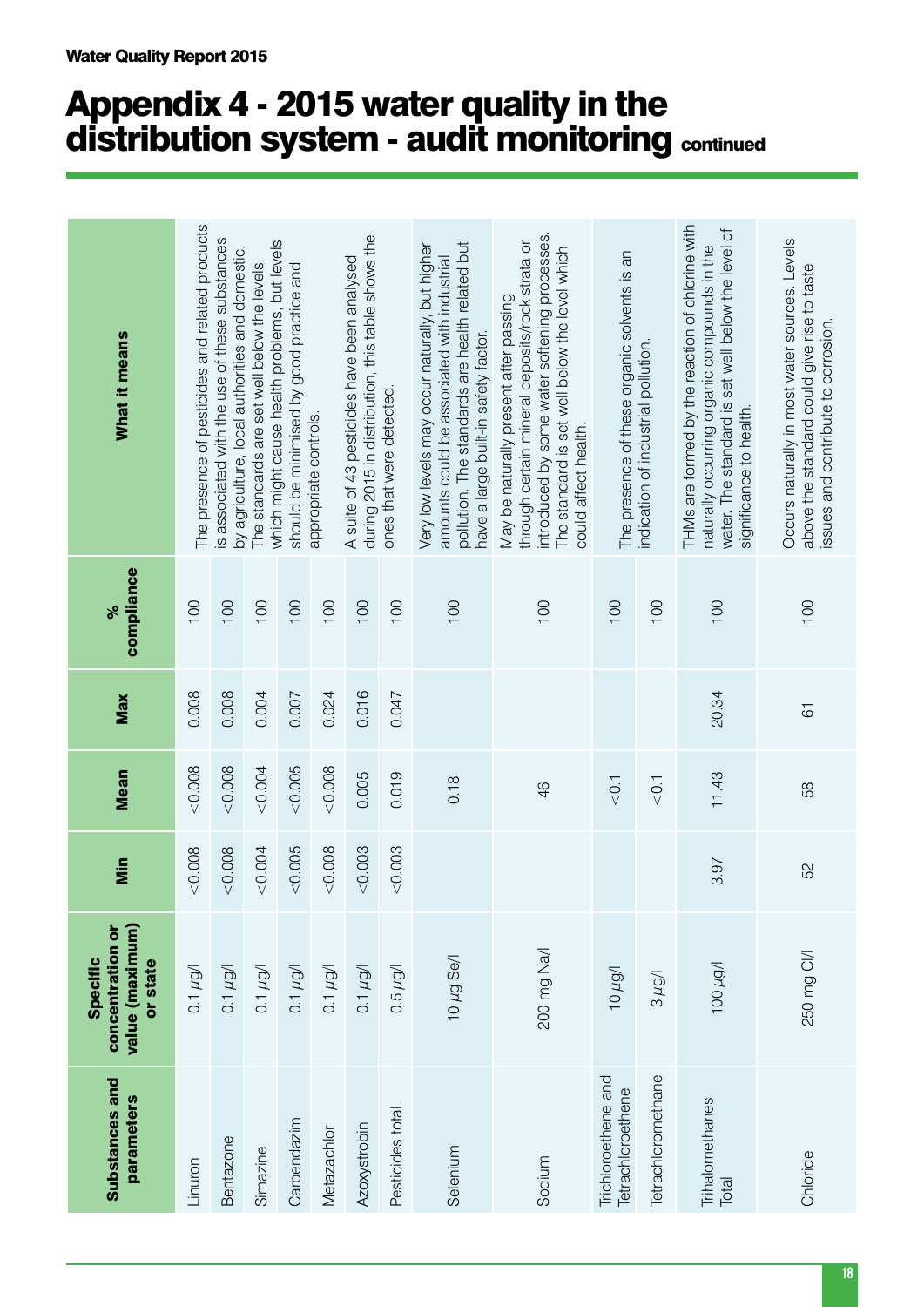# Appendix 4 - 2015 water quality in the distribution system - audit monitoring continued

| What it means                                               | mineral deposits. Excess levels can contribute<br>Dissolves in water after contact with certain<br>to corrosion. | This parameter assesses the organic content of<br>the water. | These parameters are measured as part of<br>screening for radioactivity. |            |  |
|-------------------------------------------------------------|------------------------------------------------------------------------------------------------------------------|--------------------------------------------------------------|--------------------------------------------------------------------------|------------|--|
| compliance<br>್ನೆ                                           | 100                                                                                                              | 100                                                          | $\overline{00}$                                                          | 100        |  |
| Max                                                         | $\overline{6}$                                                                                                   | 3.50                                                         | 0.035                                                                    | 0.177      |  |
| <b>Mean</b>                                                 | 85                                                                                                               | 2.14                                                         | < 0.020                                                                  | 0.154      |  |
| <b>Min</b>                                                  | 80                                                                                                               | 1.80                                                         | < 0.020                                                                  | 0.112      |  |
| value (maximum)<br>concentration or<br>Specific<br>or state | 250 mg SO <sub>4</sub> /l                                                                                        | No abnormal change                                           | $0.1$ Bq/                                                                | 1.0Bq/     |  |
| <b>Substances and</b><br>parameters                         | Sulphate                                                                                                         | Total Organic<br>Carbon                                      | Gross alpha                                                              | Gross beta |  |

" During the year, Jersey Water installed treatment processes at both water treatment works to help manage the risks to water quality."